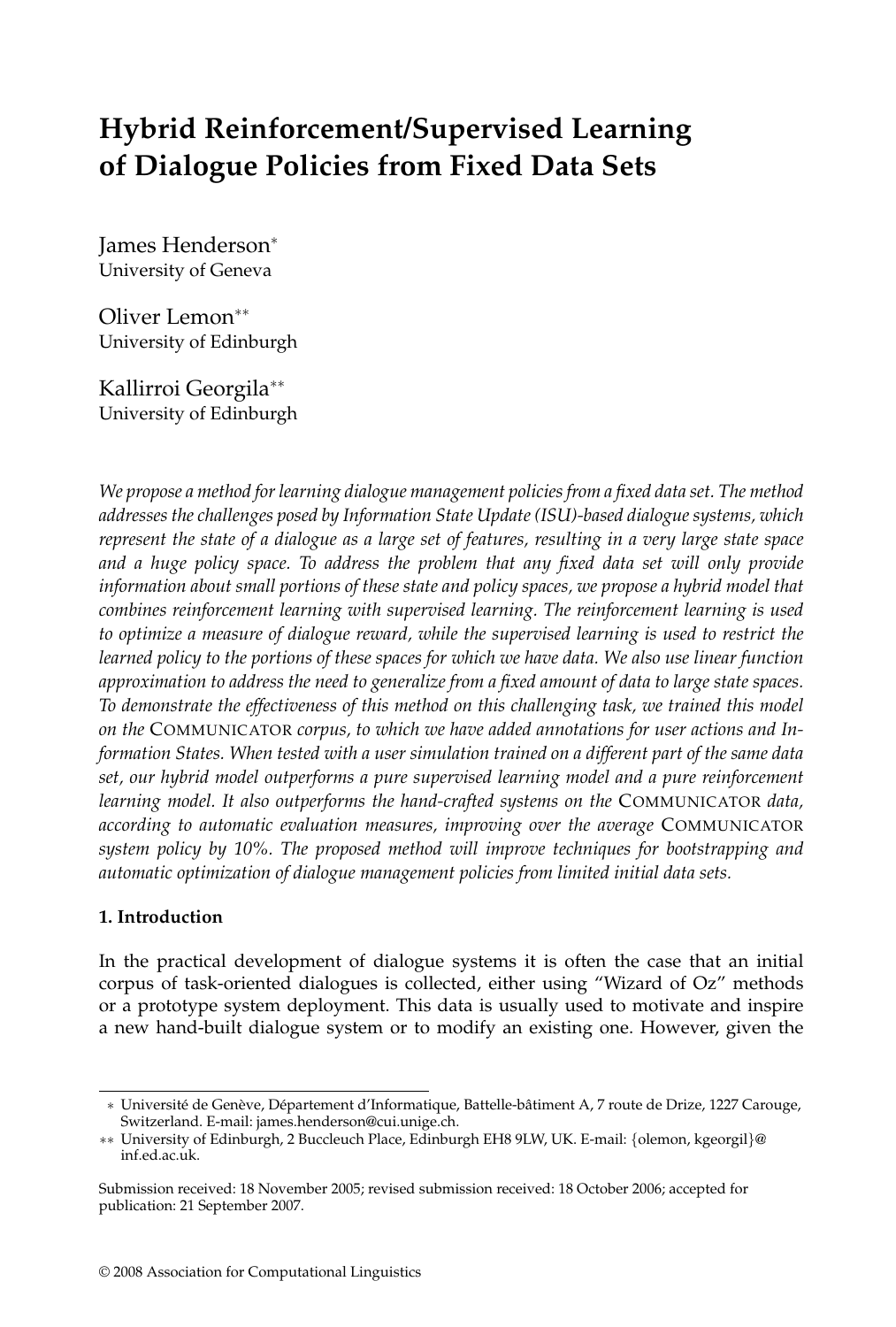existence of such data, it should be possible to exploit machine learning methods to automatically build and optimize a new dialogue system. This objective poses two questions: what machine learning methods are effective for this problem? and how can we encode the task in a way which is appropriate for these methods? For the latter challenge, we exploit the Information State Update (ISU) approach to dialogue systems (Bohlin et al. 1999; Larsson and Traum 2000), which provides the kind of rich and flexible feature-based representations of context that are used with many recent machine learning methods, including the linear function approximation method we use here. For the former challenge, we propose a novel hybrid method that combines reinforcement learning (RL) with supervised learning (SL).

The focus of this article is to establish effective methods for using fixed corpora of dialogues to automatically optimize complex dialogue systems. To avoid the need for extensive hand-crafting, we allow rich representations of context that include all the features that might be relevant to dialogue management decisions, and we allow a broad set of dialogue management decisions with very few constraints on when a decision is applicable. This flexibility simplifies system design, but it leads to a huge space of possible dialogue management policies, which poses severe difficulties for existing approaches to machine learning for dialogue systems (see Section 1.1). Our proposed method addresses these difficulties without the use of user simulations, feature engineering, or further data collections.

We demonstrate the effectiveness of the proposed method on the COMMUNICA-TOR corpora of flight-booking dialogues. Our method ("hybrid learning" with linear function approximation) can learn dialogue strategies that are better than those learned by standard learning methods, and that are better than the (in this case hand-coded) strategies present in the original corpora, according to a variety of metrics. To evaluate learned strategies we run them with simulated users that are also trained on (different parts of) the COMMUNICATOR corpora, and automatically score the simulated dialogues based on how many information "slots" they manage to collect from users ("filled slots"), whether those slots were confirmed ("confirmed slots"), and how many dialogue turns were required to do so. Later work has shown these metrics to correlate strongly with task completion for real users of the different policies (Lemon, Georgila, and Henderson 2006).

The main contributions of the work are therefore in empirically demonstrating that:

- limited initial data sets can be used to train complex dialogue policies, using a novel combination of supervised and reinforcement learning; and
- large, feature-based representations of dialogue context can be used in tractable learning of dialogue policies, using linear function approximation.

In this article, after a discussion of related work, we outline the annotations we have added to the COMMUNICATOR data, then present the proposed learning method, and describe our evaluation method. Finally, we present the evaluation results and discuss their implications.

# **1.1 Related Work**

As in previous work on learning for dialogue systems, in this article we focus on learning dialogue management policies. Formally, a dialogue management policy is a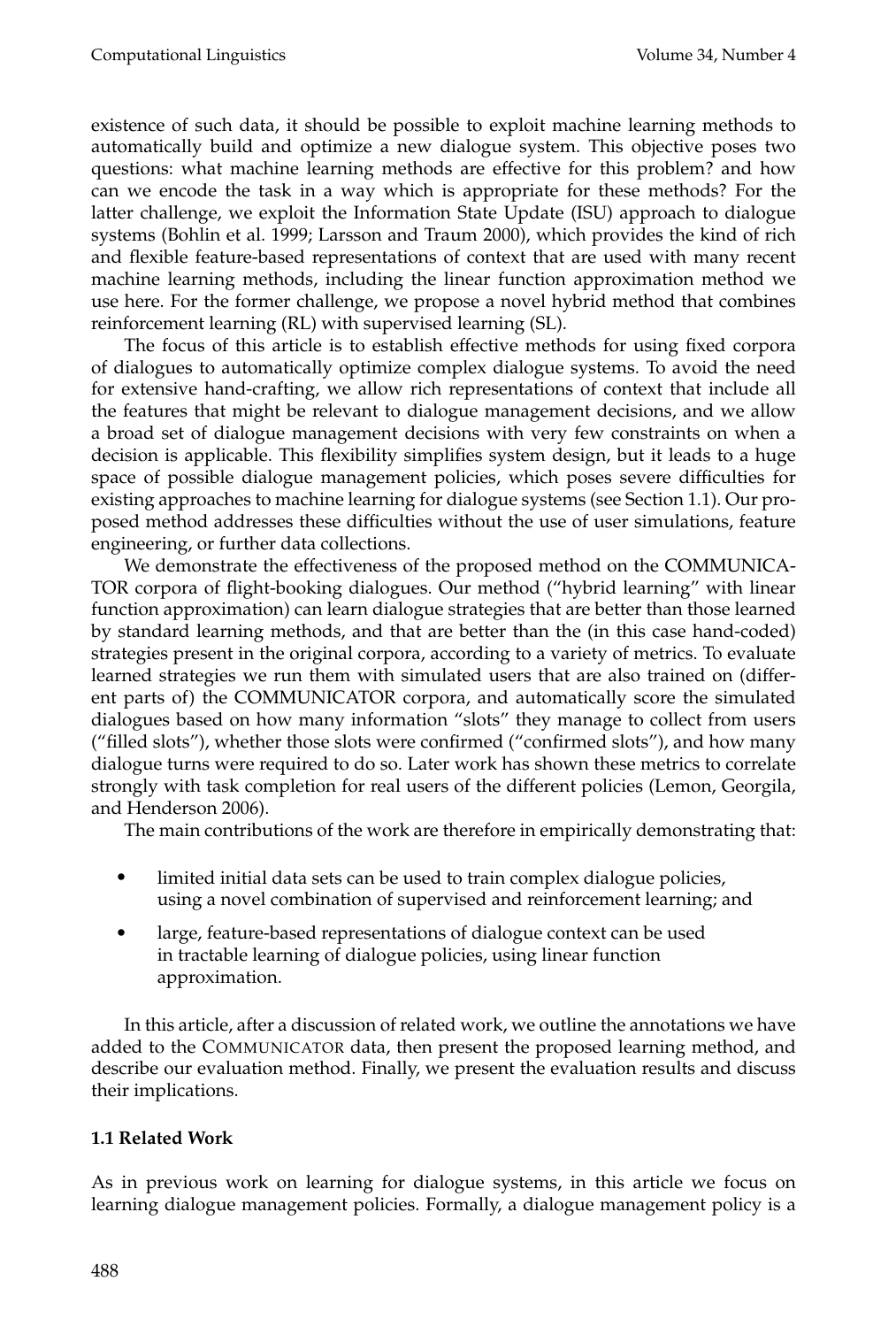mapping from a dialogue context (a.k.a. a state) to an action that the system should take in that context. Because most previous work on dialogue systems has been done in the context of hand-crafted systems, we use representations of the dialogue context and the action set based on previous work on hand-crafted dialogue systems. Our main novel contribution is in the area of learning, where we build on previous work on automatically learning dialogue management policies, discussed subsequently.

The ISU approach to dialogue (Bohlin et al. 1999; Larsson and Traum 2000) employs rich representations of dialogue context for flexible dialogue management. **Information States** are feature structures intended to record all the information about the preceding portion of the dialogue that is relevant to making dialogue management decisions. An example of some of the types of information recorded in our Information States is shown in Figure 1, including filled slots, confirmed slots, and previous speech acts. Previous work has raised the question of whether dialogue management policies can be learned (Levin and Pieraccini 1997) for systems that have only a limited view of the dialogue context, for example, not including prior speech act history (see the following).

One prominent representation of the set of possible system actions is the DATE scheme (Walker and Passonneau 2001). In particular, this representation is used in the COMMUNICATOR corpus annotation (Walker, Passonneau, and Boland 2001), discussed herein. The DATE scheme classifies system actions in terms of their Conversational Domain, Speech Act, and Task. For example, one possible system action is  $\langle$ about\_task,

StateNumber:13

**DIALOGUE LEVEL** Turn: user Speaker: user ConvDomain: [about\_task] SpeechAct: [provide\_info] AsrInput: (date\_time) october three first late morning (date\_time) TransInput: (date\_time) october thirty first late morning (date\_time)

TASK LEVEL Task: [depart\_time] FilledSlot: [depart\_time] FilledSlotValue: [late morning] ConfirmedSlot: [dest\_city]

**LOW LEVEL** WordErrorRate: 20.00

**HISTORY LEVEL** FilledSlotsStatus: [orig\_city], [dest\_city], [depart\_time] FilledSlotsValuesStatus: [hartford connecticut], [orlando florida], [late morning] ConfirmedSlotsStatus: [orig\_city], [dest\_city] SpeechActsHist: [yes\_answer], opening\_closing, [], opening\_closing, instruction, request\_info, [provide\_info], implicit\_confirm, request\_info, [provide\_info], implicit\_confirm, request\_info, [provide\_info] TasksHist: [null], meta\_greeting\_goodbye, [], meta\_greeting\_goodbye, meta\_instruct, orig\_city, [orig\_city], orig\_city, dest\_city, [dest\_city], dest\_city, depart\_arrive\_date, [depart\_time] FilledSlotsHist: [null], [ ], [orig\_city], [dest\_city], [depart\_time] FilledSlotsValuesHist: [yes], [], [hartford connecticut], [orlando florida], [late morning] ConfirmedSlotsHist: [ ], [ ], [ ], [orig\_city], [dest\_city]

#### **Figure 1**

Example fields from an Information State annotation. User-provided information is in square brackets.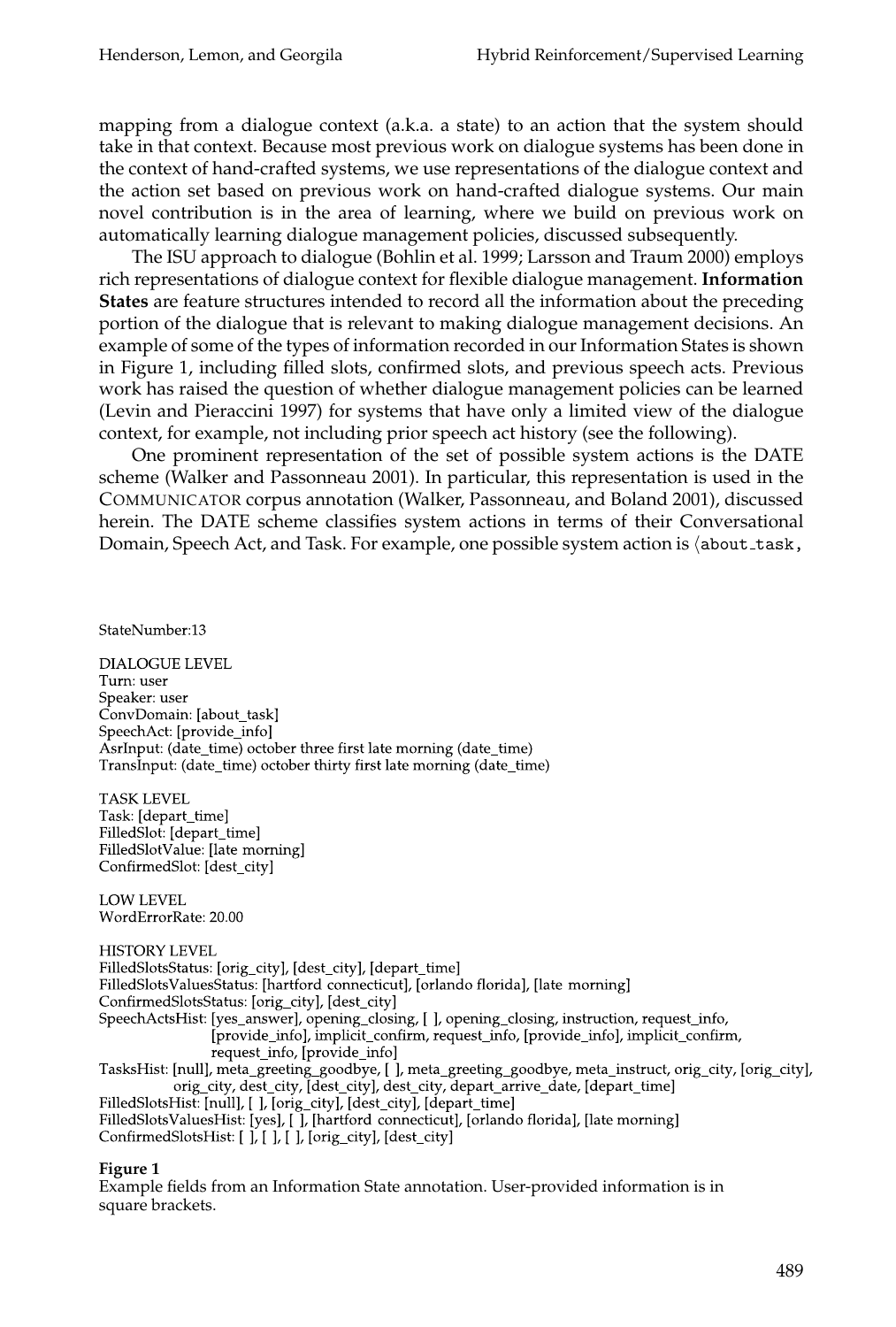request info, dest city, which corresponds to a system utterance such as *What is your destination city?* The specific instantiation of this scheme, and our extensions to it, are discussed in Section 1.2.

Machine-learning approaches to dialogue management attempt to learn optimal dialogue policies from corpora of simulated or real dialogues, or by generating such data during automatic trial-and-error exploration of possible policies. Automatic optimization is desirable because of the high cost of developing and maintaining handcoded dialogue managers, and because there is no guarantee that hand-coded dialogue management strategies are good. Several research groups have developed reinforcement learning approaches to dialogue management, starting with Levin and Pieraccini (1997) and Walker, Fromer, and Narayanan (1998). Previous work has been restricted to limited dialogue context representations and limited sets of actions to choose among (Walker, Fromer, and Narayanan 1998; Goddeau and Pineau 2000; Levin, Pieraccini, and Eckert 2000; Roy, Pineau, and Thrun 2000; Scheffler and Young 2002; Singh et al. 2002; Williams and Young 2005; Williams, Poupart, and Young 2005a).

Much of the prior work in RL for dialogue management focuses on the problem of choosing among a particular limited set of actions (e.g., confirm, don't confirm) in specific problematic states (see, e.g., Singh et al. 2000a). This approach augments, rather than replaces, hand-crafted dialogue systems, because the vast majority of decisions, which are not learned, need to be specified by hand. In contrast, we tackle the problem of learning to choose among any possible dialogue actions for almost every possible state.

In addition, all prior work has used only a limited representation of the dialogue context, often consisting only of the states of information slots (e.g., destination city filled with high confidence) in the application (Goddeau and Pineau 2000; Levin, Pieraccini, and Eckert 2000; Singh et al. 2000a, 2000b, 2002; Young 2000; Scheffler and Young 2002; Williams, Poupart, and Young 2005a, 2005b; Williams and Young 2005; Pietquin and Dutoit 2006b), with perhaps some additional low-level information (such as acoustic features [Pietquin 2004]). Only recently have researchers experimented with using enriched representations of dialogue context (Gabsdil and Lemon 2004; Lemon et al. 2005; Frampton and Lemon 2006; Rieser and Lemon 2006c), as we do in this article. From this work it is known that adding context features leads to better dialogue strategies, compared to, for example, simply using the status of filled or confirmed information slots as has been studied in all prior work (Frampton and Lemon 2006). In this article we explore methods for scalable, tractable learning when using all the available context features.

Reinforcement Learning requires estimating how good different actions will be in different dialogue contexts. Because most previous work has only differentiated between a small number of possible dialogue contexts, they have been able to perform these estimates for each state independently (e.g., Singh et al. 2002; Pietquin 2004). In contrast, we use function approximation to allow generalization to states that were not in the training data. Function approximation was also applied to RL by Denecke, Dohsaka, and Nakano (2005), but they still use a relatively small state space (6 features, 972 possible states). They also only exploit data for the 50 most frequent states, using what is in effect a Gaussian kernel to compute estimates for the remaining states from these 50 states. This is a serious limitation to their method, because a large percentage of the data is likely to be from less frequent states, and thus would be ignored. In our data set, we found that state frequencies followed a Zipfian (i.e., largetailed) distribution, with 61% of the system turns having states that only occurred once in the data.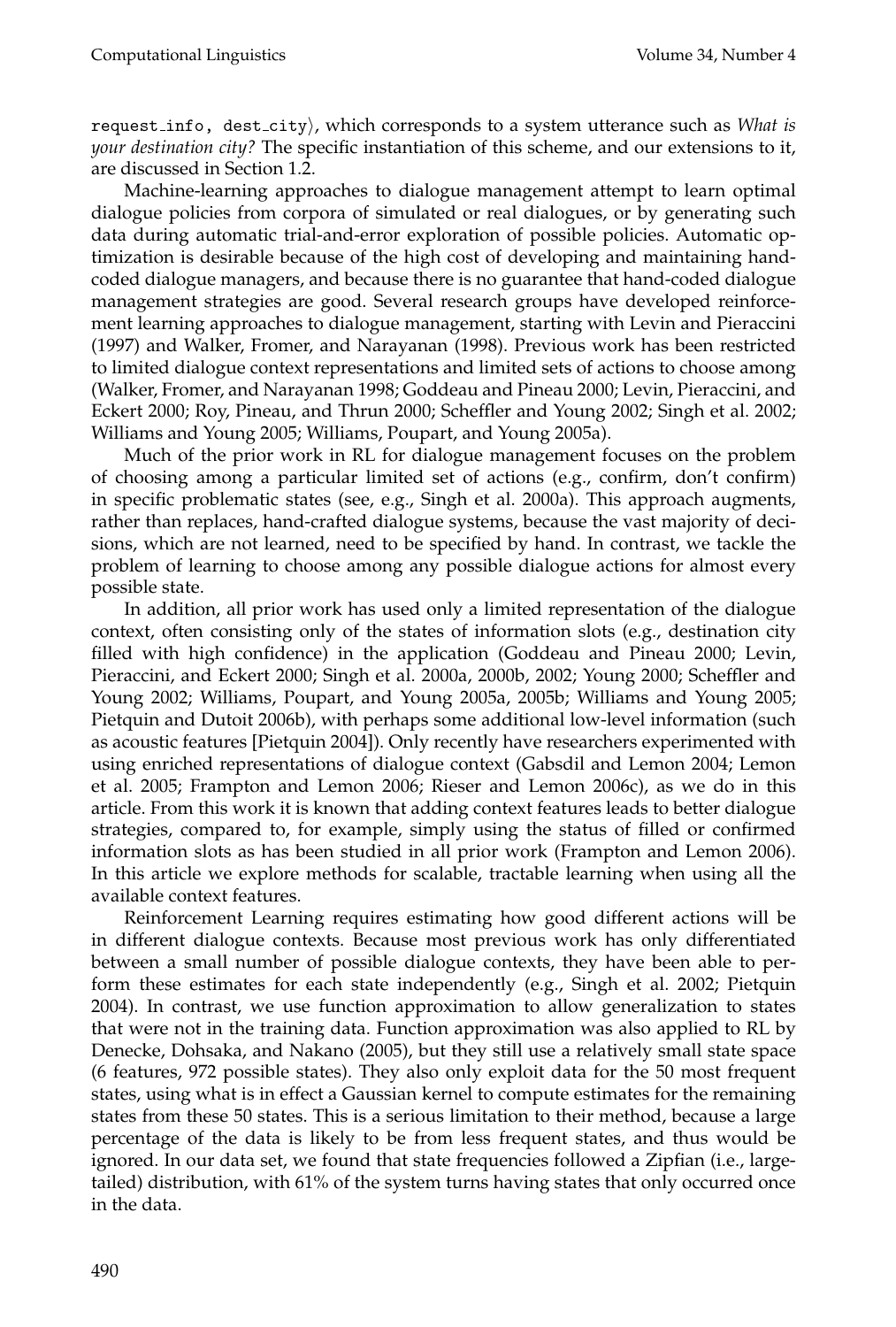Another source of variation between learning approaches is the extent to which they train on data from simulated users of different kinds, rather than train on data gathered from real user interactions (as is done in this article). Simulated users are generally preferred due to the much smaller development effort involved, and the fact that trialand-error training with humans is tedious for the users. However, the issues of how to construct and then evaluate simulated users are open problems. Clearly there is a dependency between the accuracy of the simulation used for training and the eventual dialogue policy that is learned (Schatzmann et al. 2005). Current research attempts to develop metrics for user simulation that are predictive of the overall quality of the final learned dialogue policy (Schatzmann, Georgila, and Young 2005; Schatzmann et al. 2005; Georgila, Henderson, and Lemon 2005; Georgila, Henderson, and Lemon 2006; Rieser and Lemon 2006a; Schatzmann et al. 2006; Williams 2007). Furthermore, several approaches use simple probabilistic simulations encoded by hand, using intuitions about reasonable user behaviors (e.g., Pietquin 2004; Frampton and Lemon 2005; Pietquin and Dutoit 2006a), whereas other work (e.g., Scheffler and Young 2001, 2002; Georgila, Henderson, and Lemon 2005; Georgila, Henderson, and Lemon 2006; Rieser and Lemon 2006a) builds simulated users from dialogue corpora. We use the latter approach, but only in the evaluation of our learned policies.

No matter which method is chosen for user simulation, a simulated user is still clearly different from a human user. Therefore, it is important to learn as much as possible from the data we have from human users. In addition, the huge policy space makes policy exploration with simulated users intractable, unless we can initialize the system with a good policy and constrain the policy exploration. This also requires learning as much as possible from the initial set of data. Therefore, in this article we investigate using a fixed corpus of dialogues to automatically optimize dialogue systems. No user simulation is involved in training, thus avoiding the issue of dependency on the quality and availability of user simulations.

Previous work on RL has made use of policy exploration (Sutton and Barto 1998), where new data is generated for each policy that is considered during the course of learning (for example using simulated users). Indeed, this is often considered an integral part of RL. In contrast, we choose to learn from a fixed data set, without policy exploration. This is motivated by the fact that real dialogue corpora are very expensive to produce, and it is often not practical to produce new real dialogues during the course of learning. Singh et al. (2002) manage to perform one iteration of policy exploration with real data, but most work on RL requires many thousands of iterations. As discussed previously, this motivates using simulated data for training, but even if accurate dialogues can be automatically generated with simulated users, training on simulated dialogues does not replace the need to fully exploit the real data, and does not solve the sparse data problems that we address here. With a very large state space, it will never be tractable for policy exploration to test a new policy on even a reasonable proportion of the states. Thus we will inevitably need to stop policy exploration with a policy that has not been sufficiently tested. In this sense, we will be in a very similar situation to learning from a fixed data set, where we don't have the option of generating new data for new states. For this reason, the solution we propose for learning from fixed data sets is also useful for learning with policy exploration.

There have been some proposals in RL for learning a policy that is different from that used to generate the data (called "off-policy" learning), but these methods have been found not to work well with linear function approximation (Sutton and Barto 1998). They also do not solve the problem of straying from the region of state space that has been observed in the data, discussed subsequently.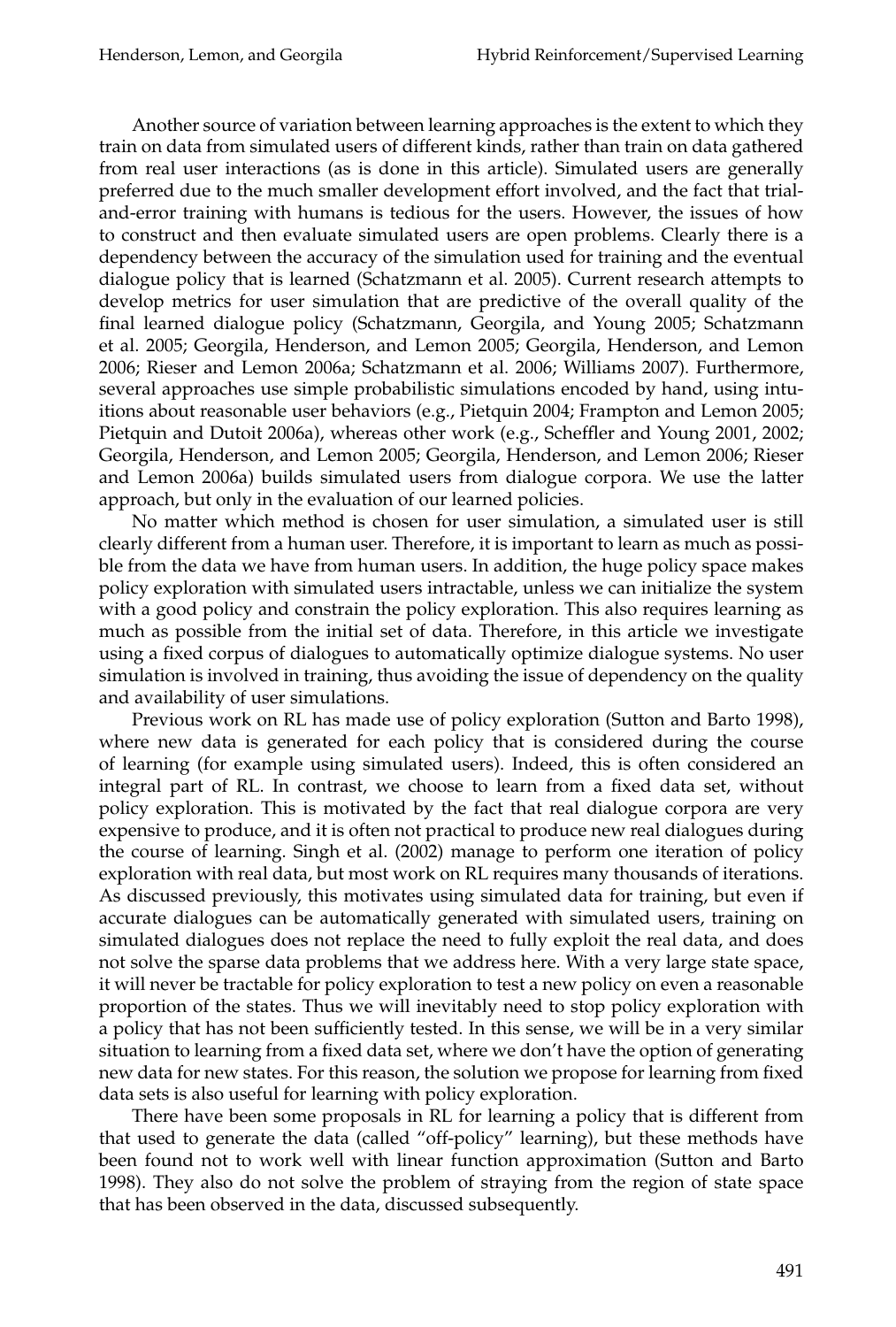# **1.2 The COMMUNICATOR Domain and Data Annotation**

To empirically evaluate our proposed learning method, we apply it to the COMMU-NICATOR domain using the COMMUNICATOR corpora. The COMMUNICATOR corpora (2000 [Walker et al. 2001] and 2001 [Walker et al. 2002b]) consist of human–machine dialogues (approximately 2,300 dialogues in total). The users always try to book a flight, but they may also try to select a hotel or car rental. The dialogues are primarily "slotfilling" dialogues, with some information being presented to the user after the system thinks it has filled (or confirmed) the relevant slots. These corpora have been previously annotated using the DATE scheme, for the Conversational Domain, Speech Act, and Task of each *system* utterance (Walker and Passonneau 2001; Walker, Passonneau, and Boland 2001). In addition, the results of user questionnaires are available, but only for the 2001 corpus.

Table 1 shows some statistics for the two collections. In the 2000 collection each turn contains only one utterance but in the 2001 corpus a turn may contain more than one utterance. More details about the COMMUNICATOR corpora can be found in Walker, Passonneau, and Boland (2001) and Walker et al. (2001, 2002a).

We used a hand-crafted automatic system (Georgila, Lemon, and Henderson 2005; Georgila et al., submitted) to assign Speech Acts and Tasks to the *user* utterances, and to compute state representations for each point in the dialogue (i.e., after every utterance). Although we annotated the whole 2000 and 2001 corpora, because we need the results of user questionnaires (as discussed subsequently), we only make use of the 2001 data for the experiments reported here. The 2001 data has eight systems, 1,683 dialogues, and 125,388 total states, two thirds of which result from system actions and one third from user actions. The annotation system is implemented using DIPPER (Bos et al. 2003) and OAA (Cheyer and Martin 2001), using several OAA agents (see Georgila, Lemon, and Henderson, 2005, and Georgila et al., submitted, for more details). Following the ISU approach, we represented states using Information States, which are feature structures intended to record all the information about the preceding portion of the dialogue that is relevant to making dialogue management decisions. An example of some of the types of information recorded in an Information State is shown in Figure 1, including filled slots, confirmed slots, and previous speech acts.

Given this corpus, we need to learn a dialogue management policy that maps these state representations to effective system actions. As the example in Figure 1 illustrates, there are a large number of features in dialogue states that are potentially relevant to

| Statistics for the 2000 and 2001 COMMUNICATOR data. |        |        |         |  |  |  |  |  |
|-----------------------------------------------------|--------|--------|---------|--|--|--|--|--|
|                                                     |        | Year   |         |  |  |  |  |  |
|                                                     | 2000   | 2001   | Total   |  |  |  |  |  |
| Number of dialogues                                 | 648    | 1683   | 2331    |  |  |  |  |  |
| Number of turns                                     | 24,728 | 78,718 | 103,446 |  |  |  |  |  |
| Number of system turns                              | 13,013 | 39.419 | 52,432  |  |  |  |  |  |
| Number of user turns                                | 11,715 | 39,299 | 51,014  |  |  |  |  |  |
| Number of utterances                                | 24,728 | 89,666 | 114,394 |  |  |  |  |  |
| Number of system utterances                         | 13,013 | 50,159 | 63,172  |  |  |  |  |  |
| Number of user utterances                           | 11,715 | 39,507 | 51,222  |  |  |  |  |  |
| Number of system dialogue acts                      | 22,752 | 85,881 | 108,633 |  |  |  |  |  |

**Table 1** Statistics for the 2000 and 2001 COMMUNICATOR data.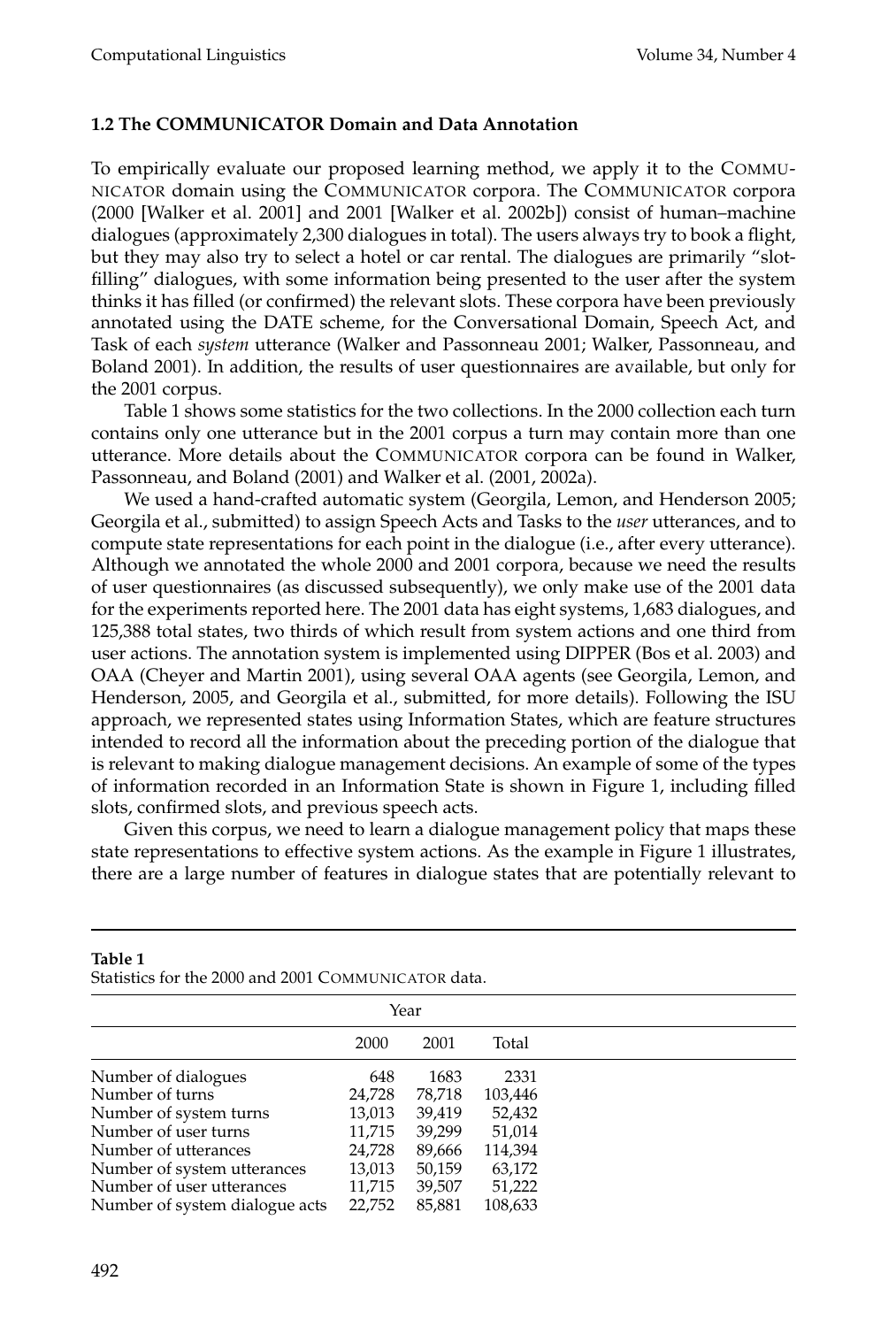dialogue management, and thus should not be excluded from the state representations we use in learning. This leads to a very large space of possible states (over  $10^{386}$  states are theoretically possible in our model), with a very high chance that a state encountered in testing will not be exactly the same as any state encountered in training. This fact motivates, if not requires, the use of approximation methods.

The complexity of the COMMUNICATOR domain is also manifested in the large number of system actions that the dialogue management policy needs to choose between. The DATE scheme representation of system actions implies that each possible triple of values for the Conversational Domain, Speech Act, and Task is a different action. In addition, we have added release turn and end dialogue actions. There are a total of 74 system actions that occur in the annotated COMMUNICATOR data.

### **2. Reinforcement Learning with a Fixed Data Set**

We use the annotated COMMUNICATOR data to train a Reinforcement Learning system. In RL, the objective of the system is to maximize the reward it gets during entire dialogues. Rewards are defined to reflect how successful a dialogue was, so by maximizing the total reward the system optimizes the quality of dialogues. The difficulty is that, at any point in the dialogue, the system cannot be sure what will happen in the remainder of the dialogue, and thus cannot be sure what effect its actions will have on the total reward at the end of the dialogue. Thus the system must choose an action based on the average reward it has observed previously after it has performed that action in states similar to the current one. This average is the **expected future reward**.

The core component of any RL system is the estimation of the expected future reward (called the Q-function). Given a state and an action that could be taken in that state, the Q-function tells us what total reward, on average, we can expect between taking that action and the end of the dialogue.<sup>1</sup> Once we have this function, the optimal dialogue management policy reduces to simply choosing the action that maximizes the expected future reward for the current state.

Our proposal for RL with fixed data sets uses two main techniques. The first is the use of function approximation to estimate the expected future reward. We claim that linear function approximation is an effective way to generalize from a limited data set to a large space of state–action pairs. The second technique is a novel hybrid learning method that combines RL with supervised learning (SL). SL is used to characterize how much data we have for each area of the state–action space (also using linear function approximation). Our hybrid policy uses SL to avoid state–action pairs for which we do not have enough data, while using RL to maximize reward within the parts of the space where we do have enough data. We claim that this is an effective solution to the problem of learning complex tasks from fixed data sets.

# **2.1 Defining Dialogue Reward**

To apply RL to the COMMUNICATOR data, we first have to define a mapping  $r(d, i)$  from a dialogue *d* and a position in that dialogue *i* to a reward value. This reward function is computed using the reward level of annotation in the COMMUNICATOR data, which was

<sup>1</sup> The expected future reward also depends on the dialogue management policy that the system will use in the future. This self-referential nature of RL is the topic of much RL research, and will be discussed more in the following.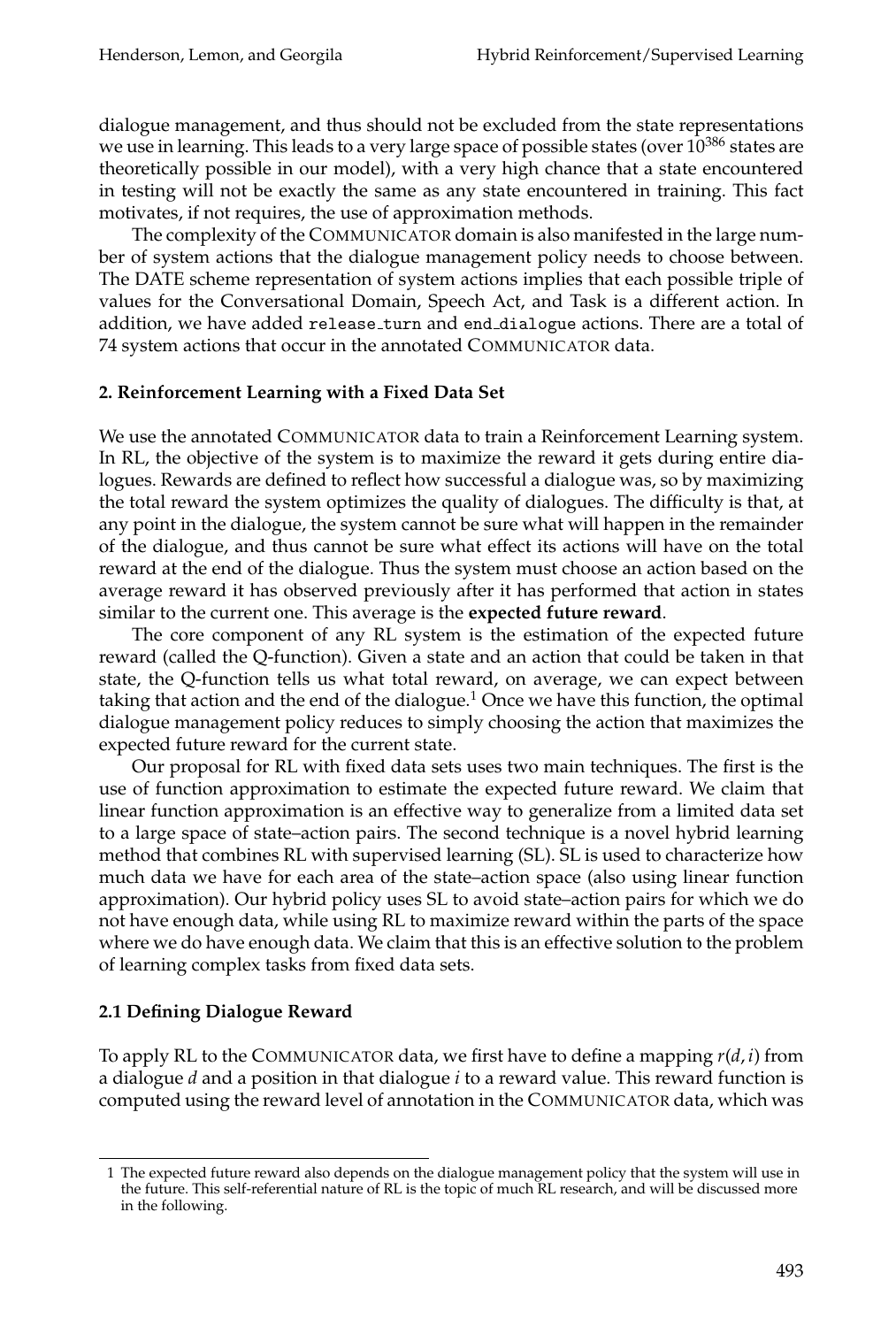extracted from user questionnaires and task completion measures. For all states other than the final state, we provide a reward of  $-1$  if the state follows a system action, and 0 otherwise. This encodes the idea that, all other things being equal, short dialogues are better than long ones. For the final state we provide a reward that is the sum of the rewards for each feature in the reward annotation. "Actual Task Completion" and "Perceived Task Completion" are both worth a reward of 100 if they are non-zero (i.e., true), and 0 otherwise. The remaining reward features have values ranging from 1 to 5 in the annotation (where 5 is the best), which we rescale to the range  $0$  to  $1$  (1 converts to 0, 5 converts to 1). Their reward is their rescaled value times the weight shown in Table 2. The relative values of these later weights were determined by the empirical analysis reported in Walker et al. (2001) within the PARADISE evaluation framework (Walker, Kamm, and Litman 2000).

# **2.2 Estimating the Expected Future Reward**

Given this definition of reward, we want to find an estimate  $Q(s_i, a)$  of the expected future reward, which is the expected value ("*E*[ ]" in Equation 1) of the total reward between taking action  $a$  in state  $s_i$  and the end of the dialogue. This expectation is a sum over all possible future dialogues *d*, weighted by the probability of the dialogue given that we have performed action *a* in state *si*.

$$
Q(s_i, a) \approx E_{d|s_i, a}[\sum_{j>i} r(d, j)] = \sum_{d} (P(d|s_i, a) \sum_{j>i} r(d, j))
$$
\n(1)

Given that the number of possible future dialogues  $d = \langle s_{i+1}, \ldots, s_{n_d} \rangle$  is exponential in the length of the sequences, it is not surprising that estimating the expected reward over these sequences can be very difficult.

The ISU framework is significantly different from the frameworks used in previous work on reinforcement learning for dialogue management, in that the rich context representation makes the number of possible states extremely large. Having a large number of states is a more realistic scenario for practical, flexible, and generic dialogue systems, but it also makes many RL approaches intractable. In particular, with a large number of states it is not possible to learn estimates of the expected future reward for every state, unless we can exploit commonalities between different states. The featurebased nature of ISU state representations expresses exactly these commonalities between states through the features that the states share. There are a number of techniques that could be used for RL with feature-based representations of states, but the simplest and most efficient is linear function approximation.

### **Table 2**

The weights used to compute a dialogue's final reward value, multiplied by values between 0 and 1 computed from user responses.

| Actual task completion     | 100 |
|----------------------------|-----|
| Perceived task completion  | 100 |
| Task ease                  | 36  |
| Comprehension ease         | 28  |
| System behaved as expected | 32  |
| Future use                 | 36  |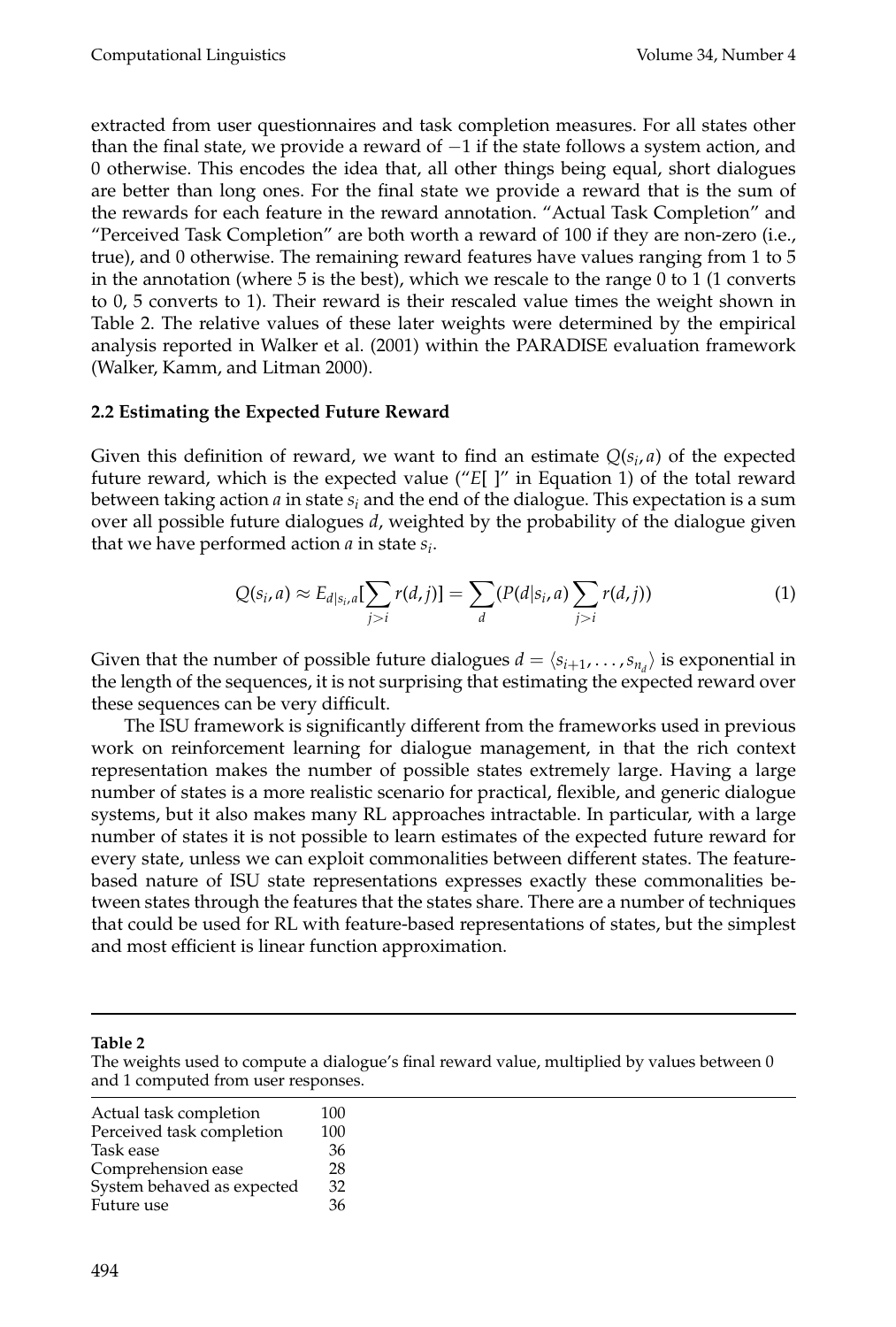We use linear function approximation to map from a vector of real valued features *f*(*s*) for the state *s* to a vector of estimates  $Q(s, a)$ , one estimate for each *a*. The trained parameters of the linear function are a vector of weights  $w<sub>a</sub>$  for each action *a*. Given weights trained on a given data set, an estimate  $Q_{data}(s, a)$  of the expected future reward given a state *s* and an action *a* is the inner product of the state vector *f*(*s*) and the weight vector *wa*. 2

$$
Q_{data}(s,a) = f(s)^{T} w_a = \sum_{i} f_i(s) w_{ai}
$$
\n(2)

This approximation method has the effect of treating two states as similar if they share features. During learning, updating the estimate  $\widetilde{Q}_{data}(s, a)$  for one observed state *s* will also update the estimate  $Q_{data}(s', a)$  for all other states *s'* to the extent that *s'* shares features with *s*. This updating happens via the weights *wa*; if *s* has feature *i* then updating the estimate  $Q_{\text{\tiny{data}}}(s, a)$  will change  $w_{ai}$ , which will in turn change  $Q_{\text{\tiny{data}}}(s', a)$  for any *s*- that also has feature *i*. Thus each feature represents a dimension with respect to which two states can be similar or different. This similarity measure is known as a linear kernel.

This is the first time that linear function approximation has been used for learning dialogue strategies. Denecke, Dohsaka, and Nakano (2005) also use function approximation, but there the notion of similarity used during learning is Euclidean distance, rather than shared features. In effect, Denecke, Dohsaka, and Nakano use a Gaussian kernel, whereas we use a linear kernel.

To train the weights of the linear approximation  $Q_{\text{\tiny data}}(s, a)$ , we employed a standard RL learning method called  $SARSA(\lambda)$  (Sutton and Barto 1998). This method learns based on two criteria, with a parameter  $\lambda$  used to weight their relative influence. The first criterion comes from temporal-difference learning: the current estimate for the Q-function should (on average) equal the reward from the next state plus the estimate for the expected future reward at the next state. The second criterion comes directly from the observed reward: The current estimate for the Q-function should (on average) equal the reward observed for the remainder of the dialogue. The combination of these two criteria makes learning faster than using either one alone. Gradient descent learning is applied to the weights; at each step of learning, the weights are updated so as to make the Q-function better fit this combined criterion.

Whereas the weights  $w_a$  are learned from data, the mapping  $f(s)$  from states to vectors must be specified beforehand. Because each value  $f_i(s)$  in these vectors represents a possible commonality between states, it is through the definition of *f*(*s*) that we control the notion of similarity that will be used by the linear function approximation. The definition of *f*(*s*) we are currently using is a straightforward mapping from attribute– value pairs in the Information State *s* to values in the vector *f*(*s*).

The state vector mapping *f*(*s*) was computed using the first four levels of our state annotations for the COMMUNICATOR data (i.e., the Dialogue, Task, Low, and History levels shown in Figure 1). The values of the attributes in these annotations were converted to features of three types. For attributes that take numbers as values, we used a simple function to map these numbers to a real number between 0 and 1, with the absence of any value being mapped to 0 (resulting in six features, e.g., StateNumber).

<sup>2</sup> We will use the notation  $x^T y$  to denote the inner product between vectors *x* and *y* (i.e., "x transpose times y").  $w_{ai}$  is the *i*th element of the vector  $w_a$ .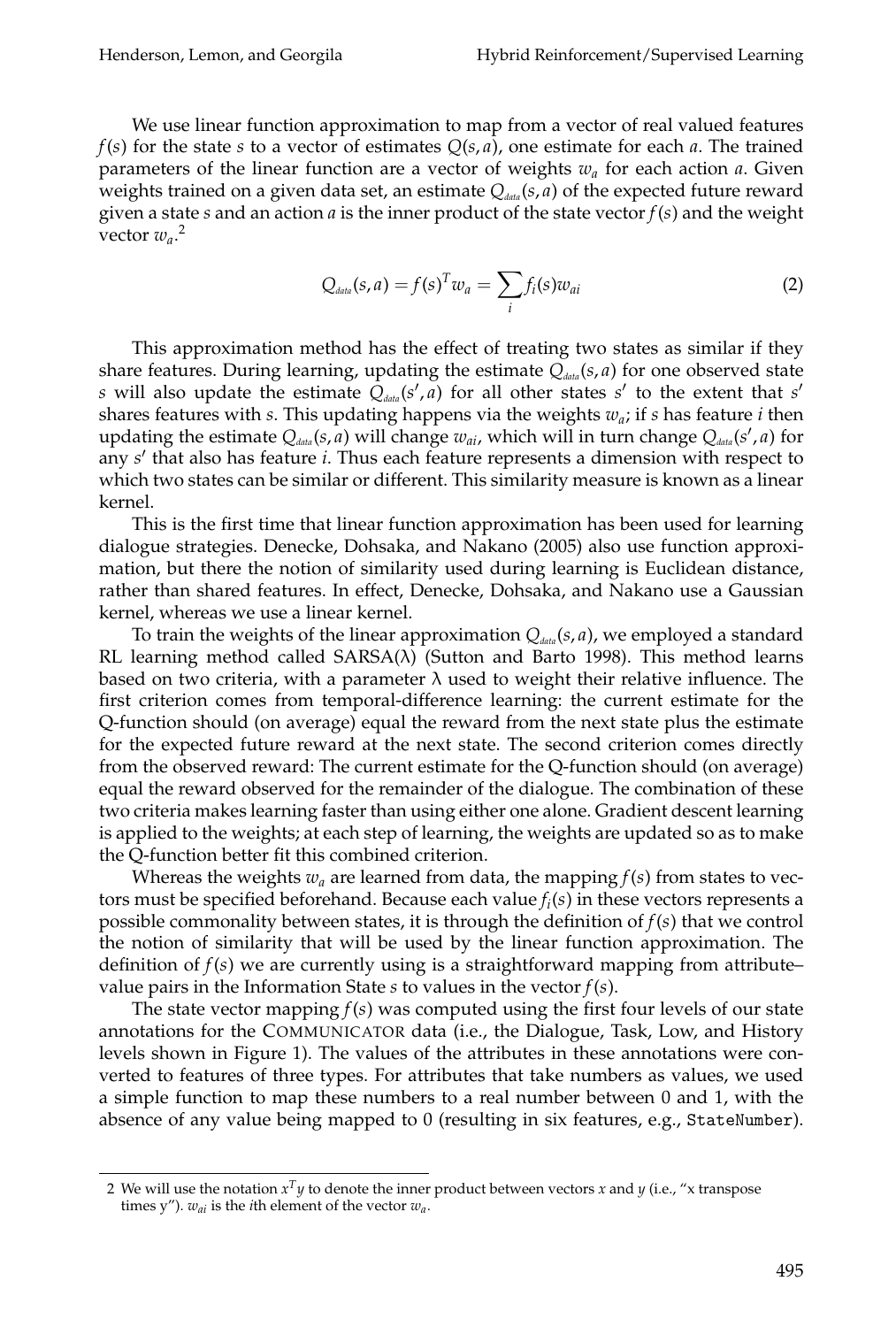For attributes that can have arbitrary text as their values, we used 1 to represent the presence of text and 0 to represent no value (resulting in two features, e.g., AsrInput). The remaining attributes all have either a finite set of possible values, or a list of such values.

The vast majority of our features are constructed from this third set of attributes. First, to reflect the importance of speech act–task pairs (which we use to define both system and user actions), we construct a new SpeechAct-Task attribute whose value is the concatenation of the values for the SpeechAct and Task attributes. The same is done for the SpeechActsHist and TasksHist attributes. Second, attributes with a list value (i.e., the ...Hist and ...Status attributes, plus user actions<sup>3</sup>) are converted to a set of attribute–value pairs consisting of the attribute and each value in the list (resulting in 509 features, e.g., FilledSlotsStatus:[orig city]). Note that this conversion loses the ordering between the values in the list. In the case of SpeechAct, Task, and SpeechAct-Task attributes that have list values (which result from turns in which a user performs more than one action), we also include the whole list as a value for the attribute<sup>4</sup> (resulting in 364 features, e.g., SpeechAct: [no\_answer, provide\_info]). Finally, attributes with single values are assigned features (which result in 401 features, e.g., Speaker:user).

From this set of potential features, we only use those that occur in the data at least five times.<sup>5</sup> (Only these features are included in the feature counts given previously.) Each feature is assigned an element of the vector  $f(s)$  that is 1 if that feature is present in the state and 0 if it is not. In total there are 1,282 features.

One advantage of using linear function approximation is that the learning method can be kept fairly simple, while still incorporating domain knowledge in the design of the mapping to feature vectors. One area of future research is to investigate more complicated mappings to feature vectors  $f(s)$ . This would involve making use of kernelbased methods. Kernels are used to compensate for the oversimplicity of linear functions, and can be used to express more complicated notions of commonality between states (Shawe-Taylor and Cristianini 2004).

### **2.3 Pure RL and SL Policies**

Given the estimate of the expected future reward  $Q_{data}(s, a)$  discussed in the previous section, one obvious approach would use this estimate to define the dialogue policy. This "pure RL" policy simply selects the action *a* with the highest  $Q_{data}(s, a)$  given the state *s*. As demonstrated by the evaluation in Section 3, this policy performs very badly.

Inspection of the actions chosen by the pure RL policy indicates that this policy is very different from the policy observed in the COMMUNICATOR data; the pure RL policy almost never chose the same action as was in the data. This means that the actions that have been learned to have the best future reward for a state are not the ones that were

<sup>3</sup> Because in the 2001 COMMUNICATOR data users may perform more than one action in a single turn, a user's action is potentially a list of speech act–task pairs. These are annotated as lists of speech acts plus lists of tasks, to which we add lists of speech act–task pairs. Histories of these lists (i.e., lists of lists) are first flattened and then treated like other lists.

<sup>4</sup> These "list" values are more accurately described as set values, because we do not encode the ordering of the values in the list.

<sup>5</sup> We also do not include the ...Value... attributes, such as FilledSlotValue, which specify the actual fillers for slots.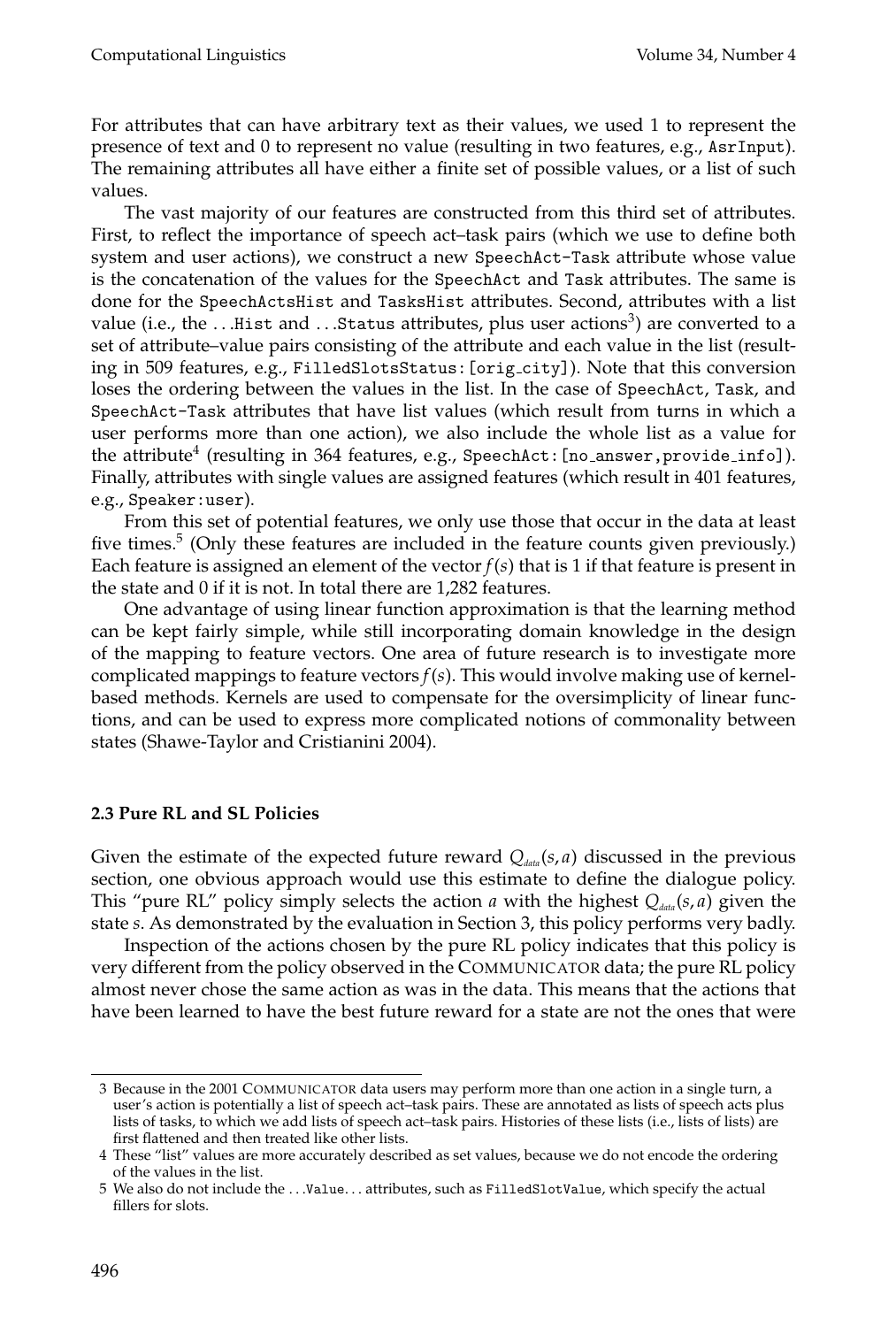typically chosen by the COMMUNICATOR systems in that state. This difference results in two problems:

- such atypical actions then lead to states unlike anything observed in the data,
- the policy that the system will use for future actions is different from that observed in the data, and

The first problem makes the  $Q_{data}(s, a)$  estimates for the visited states highly unreliable, because we don't have data for these states. Because the future reward depends on the policy that the system will use in the future, the second problem means that the estimate  $Q_{data}(s, a)$  is not even relevant to the expected future reward of the pure RL policy. We will return to these problems when we develop our proposed method in Section 2.4.

These problems are a result of the fact that we are training on a fixed data set, and therefore cannot generate new data that is appropriate for the new policy. The solution to these problems that is typically used in RL research is to generate new data as learning progresses and the policy changes, as discussed in Section 1.1. The RL system can thus explore the space of possible policies and states, generating new data that is relevant to each explored policy and its states. The problem with learning with policy exploration, even when using simulated users, is that it is not tractable with a large state space and action set. Consider that with  $10^{386}$  states and 74 actions, there are  $74^{10^{386}}$  possible policies. If we were able to explore policies at a rate of 1 policy a second, after 1 year we would have visited only one policy in every  $74^{10^{385.6}}$  policies. Policy exploration algorithms are only partially random, so to some extent they can make accurate choices about which parts of the policy space to explore and which to ignore, but these numbers are indicative of the scale of the problem faced by policy exploration. In addition, experiments with a random policy achieved an average score of −66, showing that the vast majority of policies are very bad. This indicates that starting policy exploration with a random policy would require an extremely large amount of exploration to move from there to a policy which is as good as the policy found with the proposal discussed herein (which achieved a score of 140, out of a maximum 197). Therefore it is crucial that exploratory learning at least be initialized with a policy that we already know to be good. The method proposed in this article for learning a policy from a pre-existing corpus of dialogues can be used to find such an initial policy.

Given these problems with using RL with a fixed data set, an obvious alternative would be to simply train a policy to mimic the policies of the systems used to generate the data. One reason for training a policy, rather than using one of the original policies, is that learning allows us to merge the policies from all the different systems, which can lead to a better policy than any one system (as we will show in Section 3). Another reason is that learning results in a policy that generalizes from the original policies in interesting ways. Most notably, our learning method can be used to define a probabilistic policy, not just the (presumably) deterministic policies used to generate the data. A third reason could be (as in our case) that we do not have access to any of the original systems that generated the data. In some sense we can use learning to reverse engineer the systems.

We train a policy to mimic the policy observed in the data using supervised learning with linear function approximation. This "pure SL" policy simply selects the action *a* with the highest probability *P*(*a*|*s*) of being chosen given the state *s*. We estimate  $P(a|s)$  with linear function approximation, just as for  $Q_{data}(s, a)$ , except that a normalized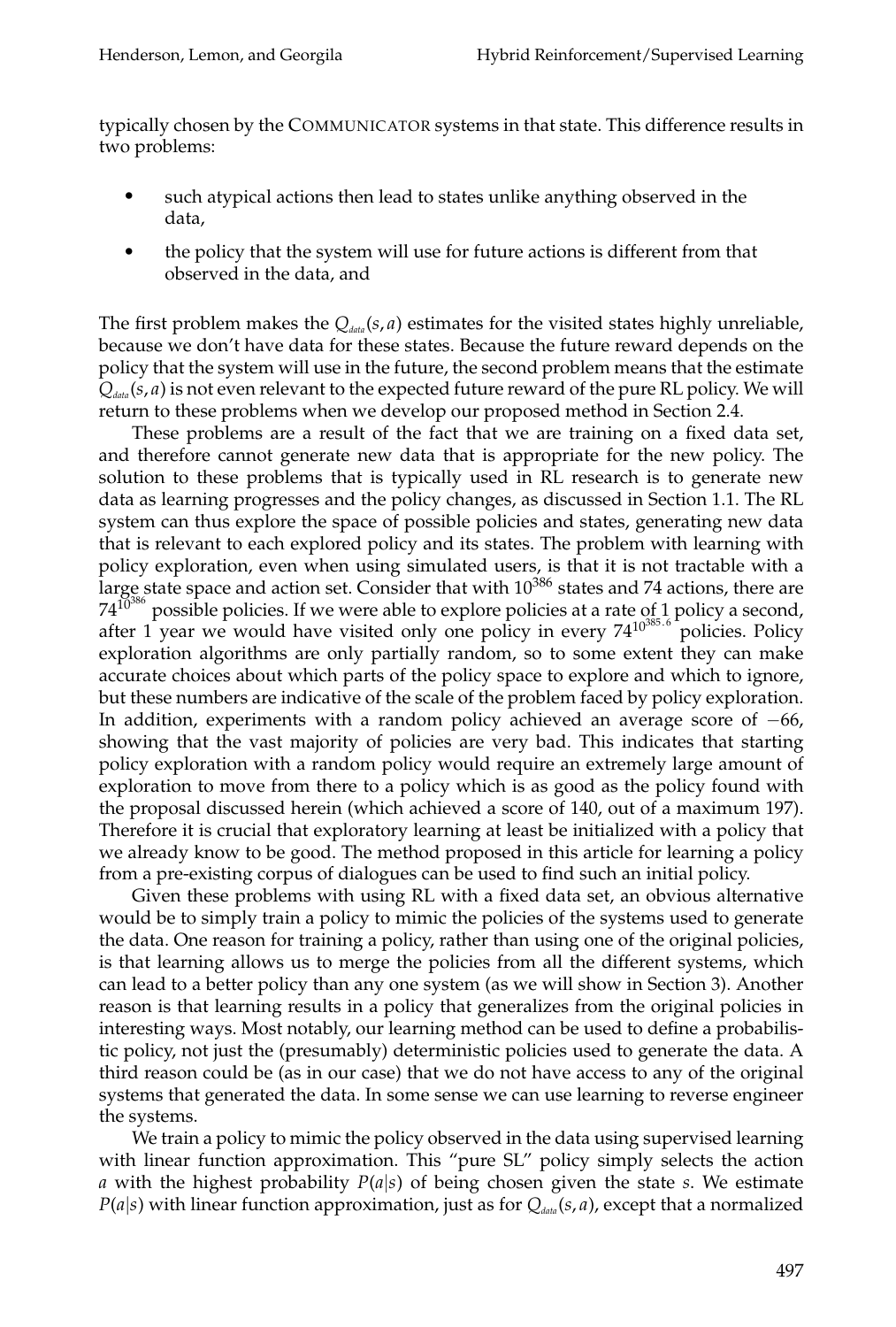exponential function (a.k.a. "softmax") is used so that the result is a probability distribution over actions *a*.

$$
P(a|s) \approx S_{data}(s,a) = \frac{\exp(f(s)^T w'_a)}{\sum_{a'} \exp(f(s)^T w'_{a'})}
$$
(3)

This gives us a log-linear model, also known as a maximum entropy model. The parameters of this model (the  $w'_a$ ) are trained using supervised learning on the  $\texttt{COMMU-}$ NICATOR data. As with the Q-function, the use of linear function approximation means that we have estimates for  $P(a|s)$  even for states *s* that have never occurred in the data, based on similar states that did occur.

### **2.4 A Hybrid Approach to RL**

In this work we focus on solving the first of the two problems we have discussed, namely, preventing the system from straying into portions of the state space for which we do not have sufficient data. To do this, we propose a novel hybrid approach that combines RL with supervised learning. SL is used to model which actions will take the system into a portion of the state space for which we don't have sufficient data. RL is used to choose between the remaining actions. A discriminant function  $Q_{\text{hubrid}}(s, a)$  is derived that combines these two criteria in a principled way. The resulting policy can be adjusted to be as similar as necessary to the policy in the data, thereby also addressing the second problem discussed previously.

As with the pure SL policy, supervised learning is used to model the policy that the systems in the data actually use. Because in general multiple policies were used, we model the data's policy as a probabilistic policy, using the estimate  $S_{data}(s, a)$  of  $P(a|s)$ presented in the previous section.  $S_{data}(s, a)$  is an estimate of the probability that a random system selected from those that generated the data would choose action *a* given that it is in state *s*. Because we are using function approximation to learn  $S_{data}(s, a)$  from the data, it will generalize (or "smooth") the policies actually used to generate the data so that similar states will allow similar sets of actions.<sup>6</sup>

The hybrid approach we have investigated is based on the assumption that the Qfunction trained on the data is a poor model of the expected future reward for states in the portion of the state space not covered by the data. Thus we need an alternative method for estimating the future reward for these unobserved states. We have experimented with two such methods. The first method simply specifies a fixed reward *U* for these states. By setting this fixed reward to a low value, it amounts to a penalty for straying from the observed portion of the state space.

The second method estimated the reward for unobserved states by adding a fixed reward offset *UO* to the reward estimates for ending the dialogue immediately. This method compensates for the use of a dialogue-final reward scheme, where many things that the dialogue has already accomplished aren't reflected in the reward given so far. For example, in our reward scheme, filling a slot does not result in immediate reward, but instead results in reward at the end of the dialogue if it leads to a successful dialogue. The estimated reward for ending the dialogue immediately reflects how much

<sup>6</sup> For this reason, we will get a probabilistic policy even if only a single deterministic policy is used to generate the data. This makes this method applicable even for data sets generated with a single deterministic prototype system.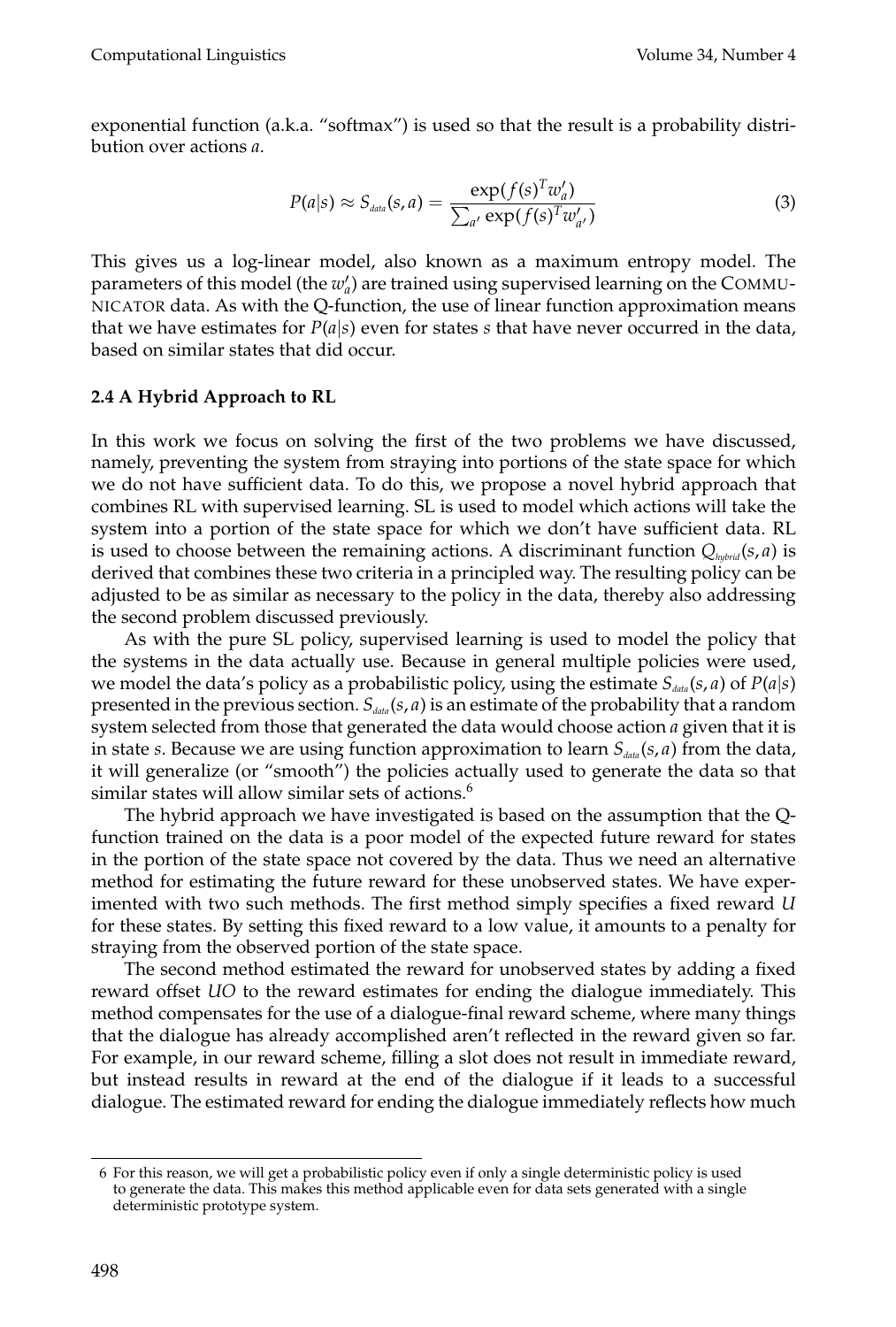reward is stored up in the state in this way. If the fixed reward added to this estimate is set to negative, then we can be sure that the reward estimated for unobserved states is always less than that for the best observed state, so this method also results in a penalty for straying from the observed portion of the state space.

Given an estimated reward *u* for unobserved states, the expected future reward is then the average between *u* for the cases where performing *a* in *s* leads to an unobserved state and the expected reward  $Q_{data}(s, a)$  for the cases where it leads to an observed state. Formally, this average is a mixture of the estimate  $u$  with the estimate  $Q_{data}(s, a)$ , where the mixture coefficient is the probability  $P_{observed}(s, a)$  that performing *a* in *s* will lead to an observed state.

$$
E_{d|s_i,a}[\sum_{j>i} r(d,j)]
$$
  
\n
$$
\approx Q_{data}(s,a)P_{observed}(s,a) + u(1 - P_{observed}(s,a))
$$
\n(4)

Because this estimate of the expected future reward is only needed for choosing the next action given the current state *s*, we only need to estimate a function that discriminates between different actions in the same way as this estimate. To derive such a discriminant function, we first approximate  $P_{observed}(s, a)$  with a first-order approximation in terms of the probability distribution in the data *P*(*s*, *a*) and the size of the data set *N*, under the assumption that the number of possible state–action pairs is much larger than the size of the data set (so  $P(s, a)N \ll 1$ ).

$$
P_{observed}(s, a) = 1 - (1 - P(s, a))^N
$$
  
\n
$$
\approx P(s, a)N \approx S_{data}(s, a)P(s)N
$$
\n(5)

Given this approximation, the discriminant function needs to order two actions  $a_1, a_2$  in the same way as this estimate of the expected future reward.

$$
Q_{data}(s, a_1) S_{data}(s, a_1) P(s) N + u(1 - S_{data}(s, a_1) P(s) N)
$$
  
\n
$$
\leq Q_{data}(s, a_2) S_{data}(s, a_2) P(s) N + u(1 - S_{data}(s, a_2) P(s) N)
$$
  
\nif and only if  
\n
$$
S_{data}(s, a_1) (Q_{data}(s, a_1) - u) \leq S_{data}(s, a_2) (Q_{data}(s, a_2) - u)
$$
\n(6)

We call this discriminant function *Qhybrid* (*s*, *a*).

$$
Q_{\text{hybrid}}(s, a) = S_{\text{data}}(s, a) (Q_{\text{data}}(s, a) - u) \tag{7}
$$

We use this *Qhybrid* (*s*, *a*) function to choose the actions for our hybrid policy. By adjusting the value of the unobserved state penalty *u*, we can adjust the extent to which this model follows the supervised policy defined by  $S_{data}(s, a)$  or the reinforcement learning policy defined by  $Q_{data}(s, a)$ . In particular, if *u* is very low, then maximizing  $Q_{hwhid}(s, a)$  is equivalent to maximizing  $S_{data}(s, a)$ . Thus a very low  $u$  is equivalent to the policy that always chooses the most probable action, which we will call the "SL policy."

The procedure for training  $Q_{hwhid}(s, a)$  is simply to train  $Q_{data}(s, a)$  with RL and  $S_{data}(s, a)$ with SL. These two models are then combined using Equation (7), given a value for *u* computed with one of the two methods presented previously. Both of these methods involve setting a constant that determines the relative importance of RL versus SL. In the next section we will empirically investigate good values for these constants.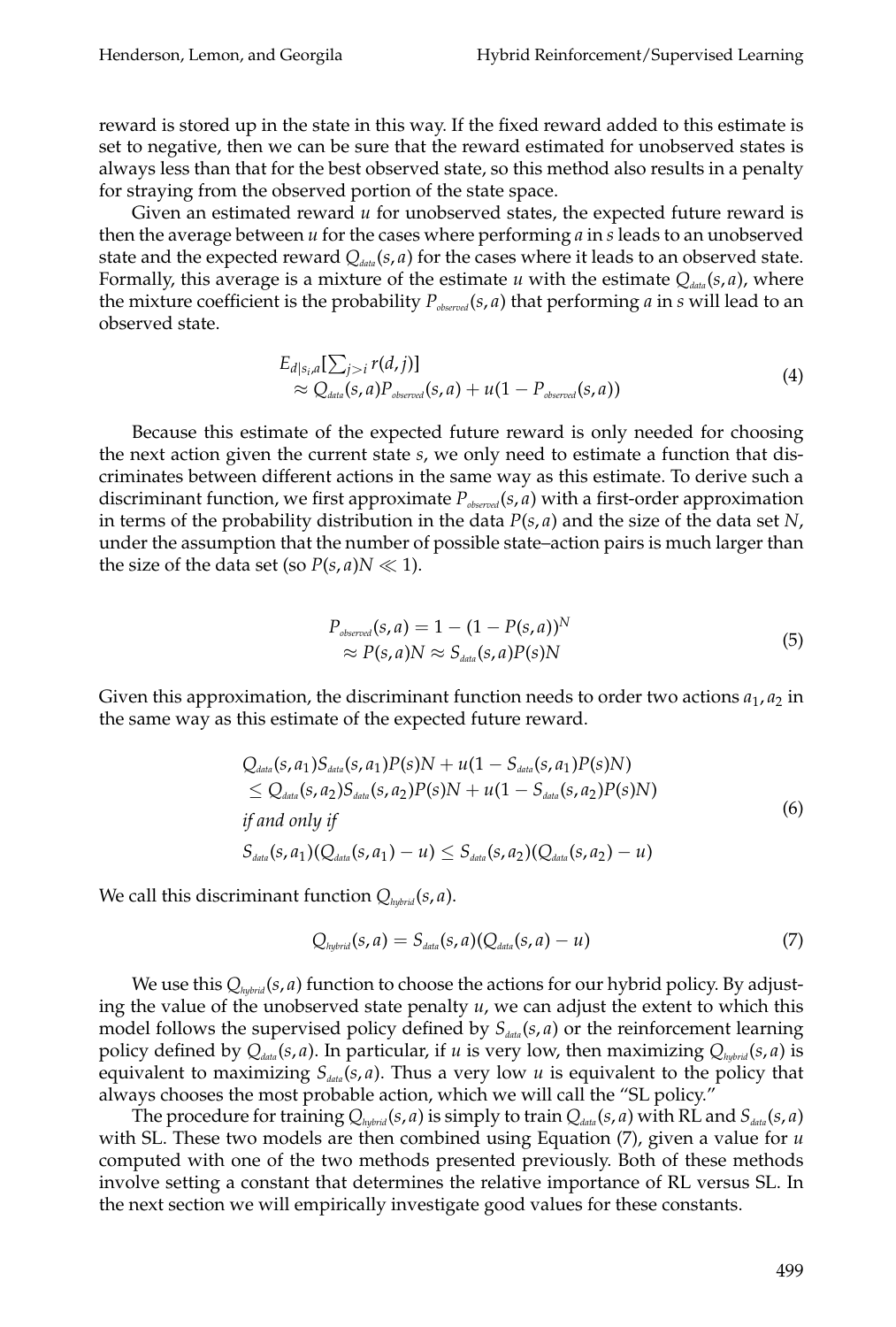# **3. Empirical Evaluation**

We evaluate the trained dialogue management policies by running them against trained user simulations. The policies and the user simulations were trained using different parts of the annotated COMMUNICATOR data (using two-fold and five-fold cross validation). We compare our results against each other and against the performance of the eight COMMUNICATOR systems, using an evaluation metric discussed subsequently. The Information States for the simulated dialogues were computed with the same rules used to compute the Information States for the annotated data.

# **3.1 The Testing Setup**

For these experiments, we restrict our attention to users who only want single-leg and return flight bookings. This allows us to do the evaluation using only the four essential slots included in both these types of bookings: origin city, destination city, departure date, and departure time. To achieve this restriction, we first selected all those COMMUNICATOR dialogues that consisted only of single-leg or return flight bookings. This subset contained 217 ATT dialogues, 116 BBN dialogues, 126 CMU dialogues, 159 Colorado dialogues, 77 IBM dialogues, 192 Lucent dialogues, 180 MIT dialogues, and 185 SRI dialogues, for a total of 1,252 dialogues (out of 1,683). This subset was used for evaluating the COMMUNICATOR systems and for training the user models. The system models were trained on the full set of dialogues, because they should not know the user's goals in advance. So, for each fold of the data, the user model was trained on only the single-leg and return dialogues from that fold and the system model was trained on the full set of dialogues from a subset of the remaining folds (one fold for the two-fold experiments and three folds for the five-fold experiment, as discussed subsequently).

The user models were trained in the same way as the  $S_{data}(s, a)$  function for the pure SL model discussed in Section 2.3, using linear function approximation and a normalized exponential output function. The states that precede user actions are input as vectors of features virtually identical to those used for the system. However, unlike the action set for the system, the user only chooses one action per turn, and that action can include multiple  $\langle$  Speech Act, Task $\rangle$  pairs. The output of the model is a probability distribution over these actions. The user simulation selects an action randomly according to this distribution. We also trained a user model based on *n*-grams of user and system actions, which produced similar results in our testing (Georgila, Henderson, and Lemon 2006).

In our initial experiments with the hybrid policy, we found that it never closed the dialogue. We think that this was due to the system action (annotated in DATE) meta greeting goodbye, which is used both as the first action and as the last action of a dialogue. The hybrid policy expects this action to be chosen before it will close the dialogue, but the system never chooses this action at the end of a dialogue because it is so strongly associated with the beginning of the dialogue. This is an example of the limitations of linear function approximation, and our dependence on the previous COMMUNICATOR annotations. We could address this problem by splitting this action into two actions, one for "greeting" and one for "goodbye." But because we do not want to embark on the task of feature engineering at this stage, we have instead augmented the hybrid policy with a rule that closes the dialogue after the system chooses the action offer, to offer the user a flight. After this first flight offer, the user has one turn to reply, and then the dialogue is ended. For practical reasons we have also added rules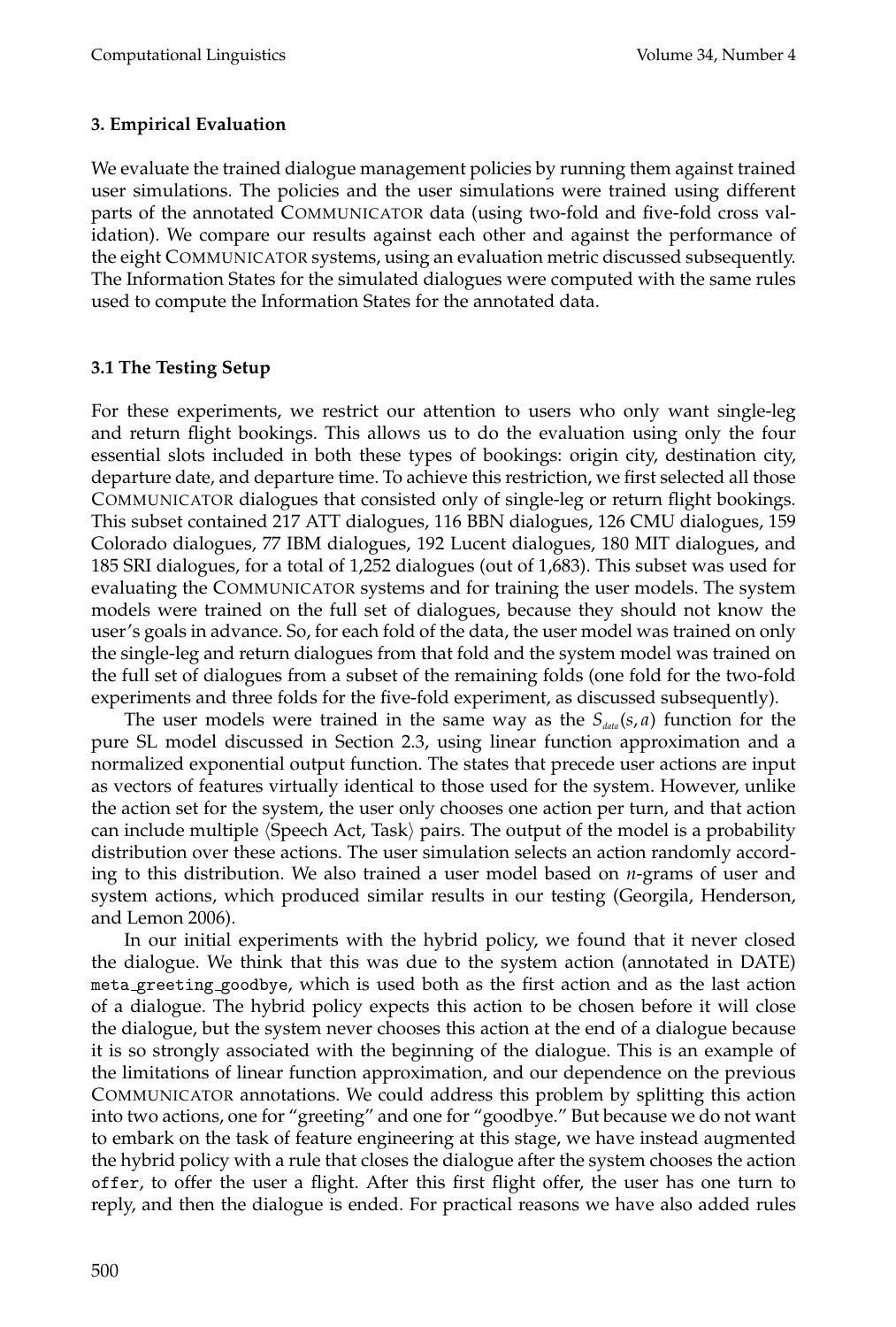that close the dialogue after 100 states (i.e., total of user and system actions), and that release the turn if the system has done 10 actions in a row without releasing the turn.

#### **3.2 The Evaluation Metrics**

To evaluate the success of a dialogue, we take the final state of the dialogue and use it to compute a scoring function. We want the scoring function to be similar to the reward we compute from the quality measures provided with the COMMUNICATOR data (e.g., the user questionnaires), but because we do not have these quality measures for the simulated dialogues, we cannot use the exact same reward function. When we compare the hybrid policy against the COMMUNICATOR systems, we apply the same scoring function to both types of dialogues so that we have a comparable evaluation metric for both.

Because currently we are only considering users who only want single-leg or return flight bookings, the scoring function only looks at the four essential slots for these bookings: origin city, destination city, departure date, and departure time. We give 25 points for each slot that is filled, plus another 25 points for each slot that is also confirmed. We also deduct 1 point for each action performed by the system, to penalize longer dialogues. Thus the maximum possible score is 197 (i.e., 200 minus 3 system actions: ask for all the user information in one action, then confirm all the four slots in one action and offer a flight).

The motivation behind this evaluation metric is that confirmed slots are more likely to be correct than slots that are just filled. If we view the score as proportional to the probability that a slot is filled correctly, then this scoring assumes that confirmed slots are twice as likely to be correct. Although other scoring metrics are clearly possible, this one is a simple and reasonable approximation of the relative expected correctness of confirmed versus non-confirmed information in dialogue systems. On the other hand, none of our conclusions depend on this exact scoring function, as indicated by results for the "no-conf" version of our scoring function (discussed subsequently), which ignores confirmations.

When combining the scores for different slots, we do not try to model the all-ornothing nature of the COMMUNICATOR task-completion quality measures, but instead sum the scores for the individual slots. This sum makes our scoring metric value partial completions more highly, but inspection of the distributions of scores indicates that this difference does not favor either the hybrid policy or the original COMMUNICATOR systems.

Although this evaluation metric could reflect the relative quality of individual dialogues more accurately, we believe it provides a good measure of the relative quality of the systems we wish to compare. First, the exact same metric is applied to every system. Additional information that we have for some systems, but not all, is not used (e.g., the COMMUNICATOR user questionnaires, which we do not have for simulated dialogues). Second, the systems are being run against approximately equivalent users. The user simulation is trained on exactly the same user actions that are used to evaluate the COMMUNICATOR systems, so the user simulations mimic exactly these users. In particular, the simulation is able to mimic the effects of speech recognition errors, because it is just as likely as the real users to disagree with a confirmation or provide a new value for a previously filled slot. The nature of the simulation model may make it systematically different from real users in some way, but we know of no argument for why this would bias our results in favor of one system or another.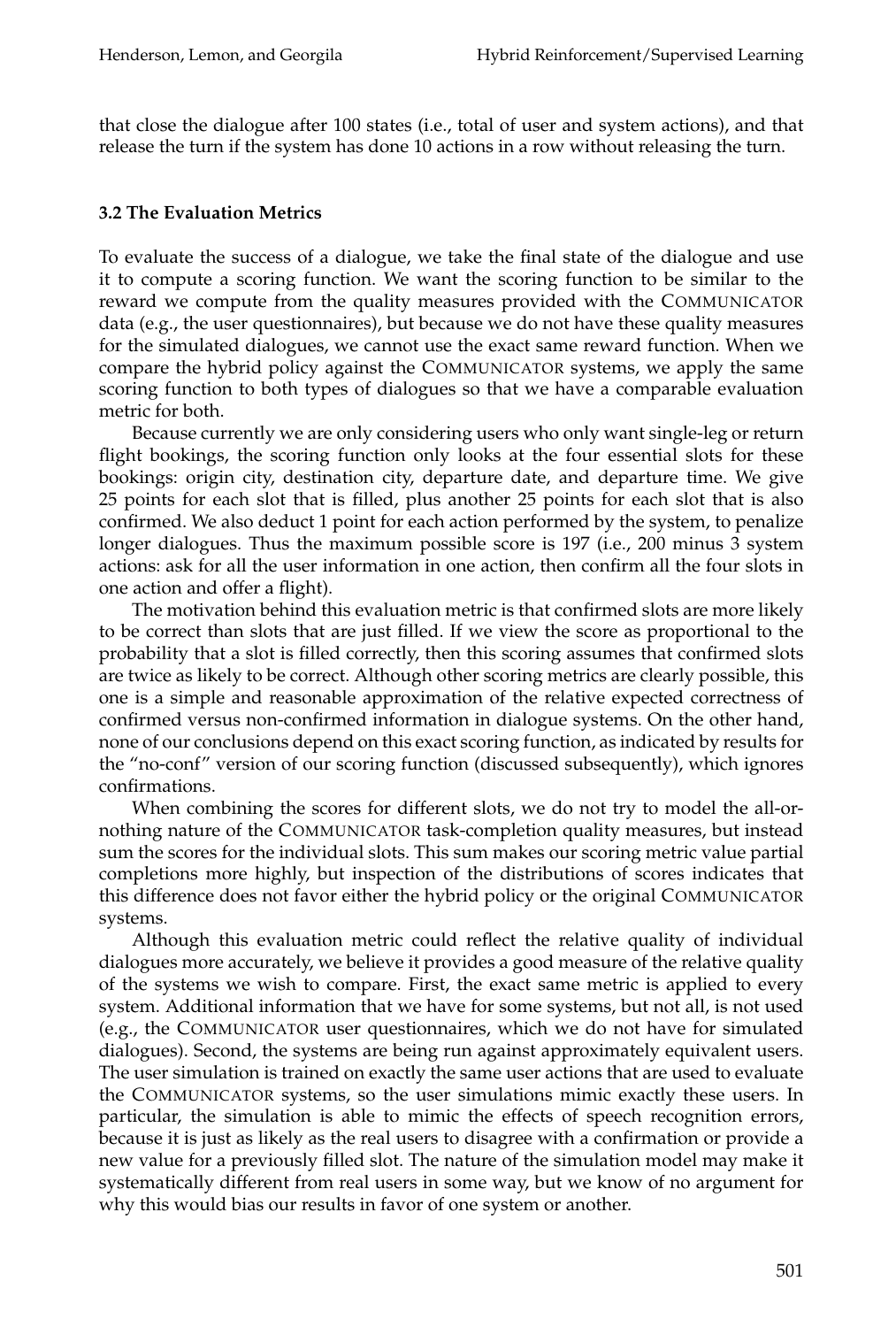One concern about this evaluation metric is that it does not reflect the quality of the speech recognizer being used by the system. If a system has a good speech recognizer, then it may not be necessary for it to confirm a slot value, but our scoring function will still penalize it for not confirming. This would certainly be a problem if this metric were to be used to compare different systems within the COMMUNICATOR data set. However, the intention of the metric is simply to facilitate comparisons between different versions of our proposed system, and between our proposed systems and those in the data. Because the user simulations are trained on the COMMUNICATOR data, they simulate speech recognition errors at the same rate as the data, thereby controlling for the quality of the speech recognizer.

Nonetheless, it is worth considering another evaluation metric that does not penalize for missing confirmations. For this reason we also evaluate the different systems based on their scores for only filled slots and length, which we call the "no-conf" score.

### **3.3 The Influence of Reinforcement Learning**

In our first set of experiments, we evaluated the success of our hybrid policy relative to the performance of the pure reinforcement learning policy and the pure supervised learning policy. We also investigated how to best set the parameters for combining the supervised and reinforcement learning policies in a hybrid policy.

We first compared the two proposed hybrid methods using two-fold cross validation. We trained models of both  $Q_{data}(s, a)$  and  $S_{data}(s, a)$ , and then used them to define policies. We trained both models for 100 iterations through the training portion of the data, at which point there was little change in the training error. We trained  $Q_{data}(s, a)$ using SARSA( $\lambda$ ) with  $\lambda = 0.9$ . This training was repeated twice, once for each fold of the complete data set. The reinforcement learning policy uses only  $Q_{data}(s, a)$ , the SL policy uses only *Sdata* (*s*, *a*), and the hybrid policies combine the two using Equation (7). For the hybrid policies, we used the two methods for estimating the unobserved state penalty *u* and various values for the fixed reward *U* or reward offset *UO*.

During testing, each policy was run for 2,000 dialogues against a linear function approximation user model trained on the opposite half of the data. The final state for each one of these dialogues was then fed through the scoring function and averaged across dialogues and across data halves. The results are plotted in Figure 2. To allow direct comparisons between the different values of *U* and *UO*, these scores are plotted against the proportion of decisions that are different from that which the pure SL policy would choose. Thus the SL policy (average reward 139.8) is plotted at 0 (which is



### **Figure 2**

Average dialogue score plotted against the proportion of decisions that diverge from the SL policy, for different values of the unobservable state reward *U* and reward offset *UO*. Averages over two folds, 2,000 dialogues per fold.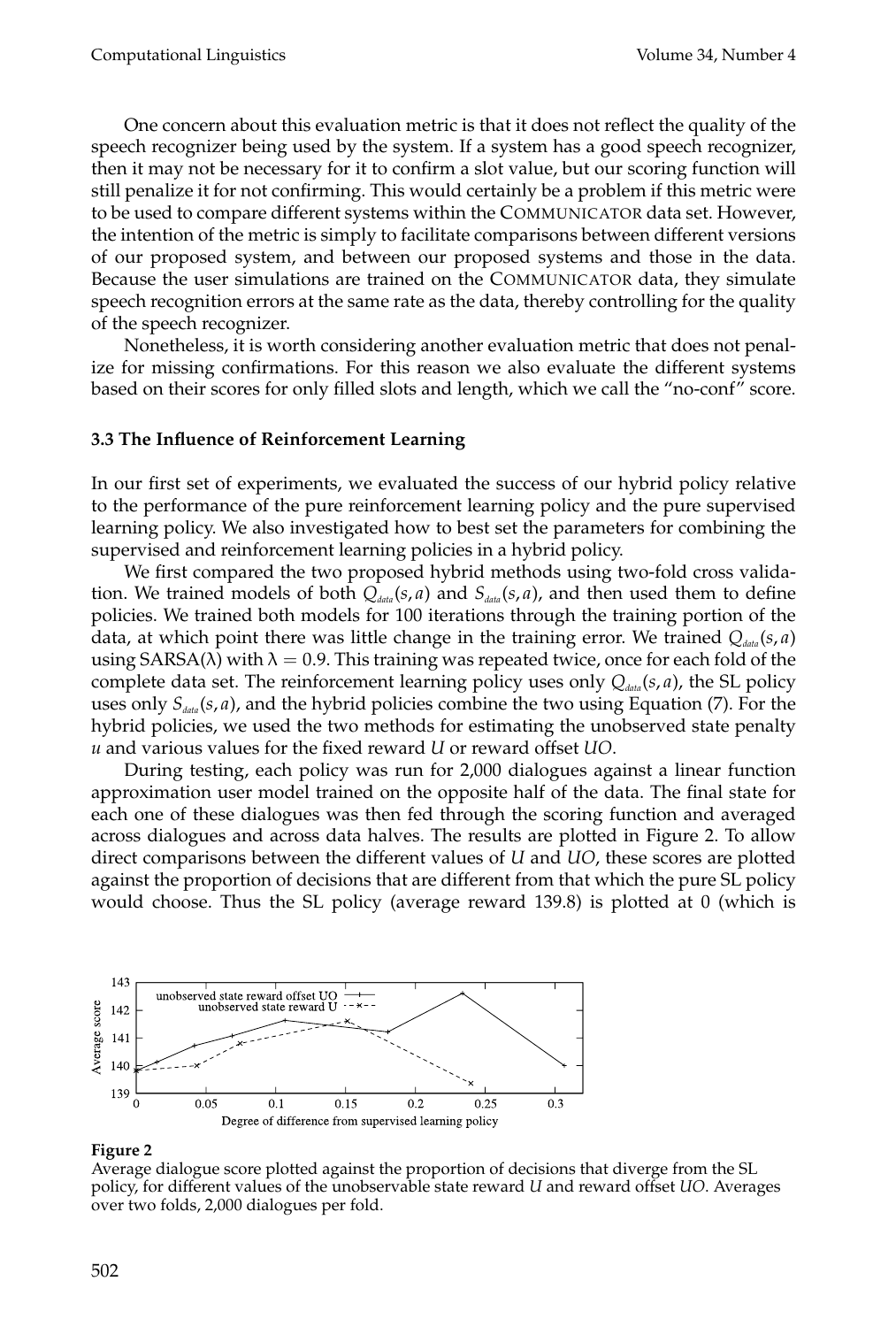

**Figure 3**

Average dialogue score plotted against the proportion of decisions that diverge from the SL policy, for different values of the unobservable state reward offset *UO*. Averages over five folds, 2,000 dialogues per fold.

equivalent to a large negative *U* or *UO*). Additional points for the hybrid policies are shown for (from left to right, respectively)  $U = 0$ , 40, 80, and 100, and  $UO = -300$ , -100, –60, –40, –20, –10, and 0. The pure reinforcement learning policy is not shown because its average score falls well below the bottom of the graph, at 44.4.

Figure 2 indicates that, for both hybrid methods, adding some influence from RL increases performance over pure SL, but too much RL results in degradation. Using a reward offset *UO* for *u* generally does better than a fixed reward *U*, and allows a greater influence from RL before degradation.

We found that the results for our two folds were very different, $^7$  so we repeated the experiments using five-fold cross validation, where the dialogues from each system were split randomly (rather than chronologically). $8$  For each fold, we trained models of both  $Q_{data}(s, a)$  and  $S_{data}(s, a)$  on three of the folds, using a fourth fold to decide when to stop training. The fifth fold was then used to train a linear function approximation user model, which was used to generate 2,000 simulated dialogues. Combining the five folds, this gave us 10,000 dialogues per model. Because, in the previous experiments, using a reward offset *UO* performed better than using a fixed reward *U*, we only tested models using different values of the reward offset *UO*.

The validation performance of the trained models for  $Q_{data}(s, a)$  and  $S_{data}(s, a)$  performed similarly across the different splits. Taken together, the models of  $S_{data}(s, a)$  had a perplexity of 4.4. Intuitively, this means that the supervised models were able to narrow down the list of possible actions from 74 to about 4 choices, on average. This suggests that the ISU representation of state is doing a good job of representing the information being used by the systems to make dialogue management decisions, but that there is still a good amount of uncaptured variability. Presumably most of this variability is due to differences between the policies for the different systems. The models of  $Q_{data}(s, a)$ had a mean squared error of 8,242, whose square root is 91. This measure is harder to interpret because it is dominated by large errors, but suggests that the expected future reward is rather hard to predict, as is to be expected.

Figure 3 shows the average scores for the pure SL policy (at 0) and for hybrid policies (from left to right) with *UO* = −300, −100, −60, −40, −20, −10, −5 and 0. The

<sup>7</sup> For the two-fold experiments, the data were split by putting the first half of the dialogues for each system in one fold and the second half in the other, under the constraint that no user had dialogues in more than one fold. It appears that the users that were run at the beginning of the 2001 COMMUNICATOR data collection were very different from those run at the end.

<sup>8</sup> To be more precise, for each system we split the set of users randomly into five groups. Then all the dialogues for a given group of users were put in the same fold.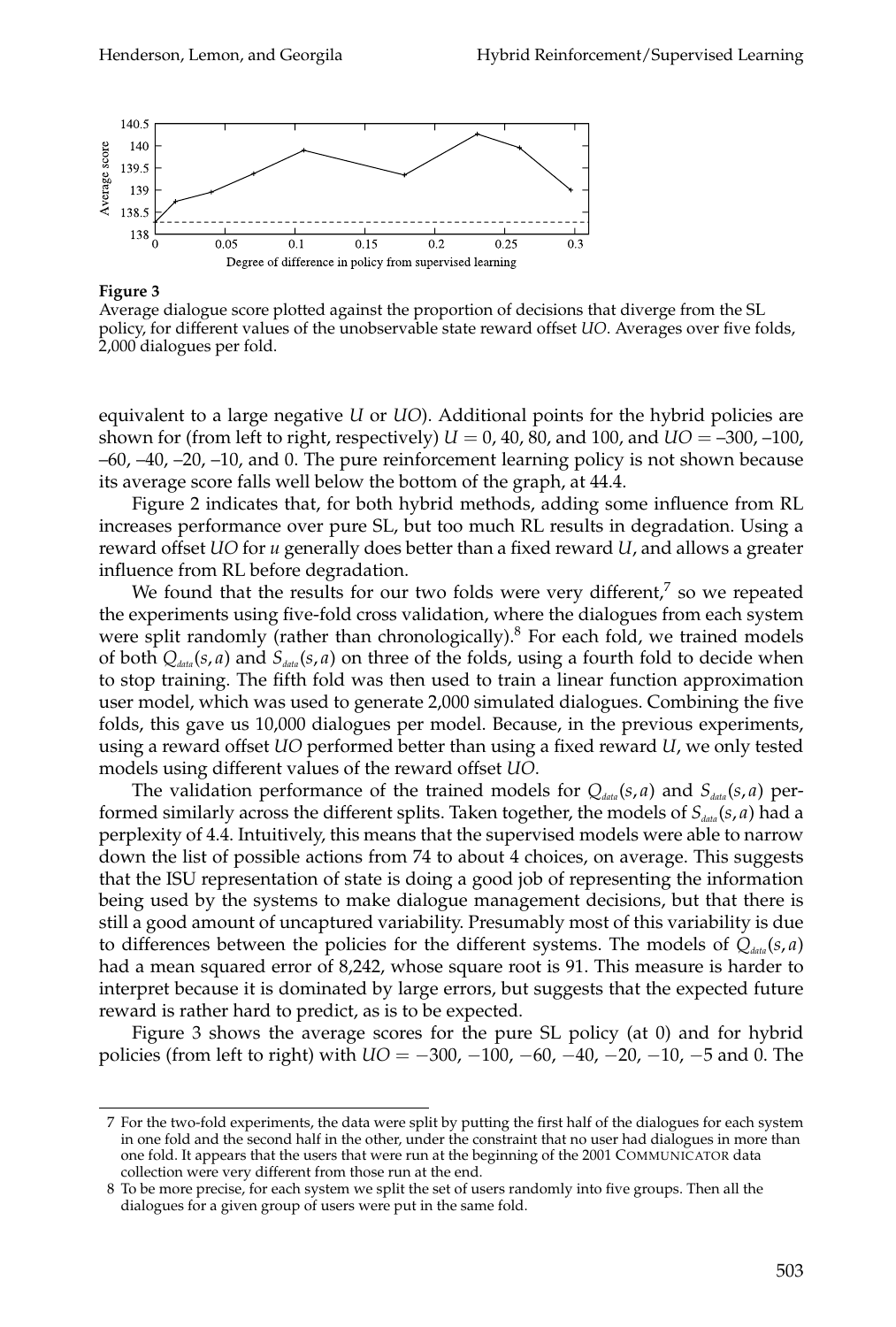hybrid policies perform consistently better than the SL policy. The difference between the hybrid policy and the SL policy is statistically significant at the 5% level for the three best hybrid policies tested ( $p < 0.01$  for  $UO = -40$ ,  $p < 0.001$  for  $UO = -10$ , and p < 0.007 for *UO* = −5). If we combine all the tested hybrid policies together, then their average score (139.4) is also significantly better than the SL policy ( $p < 0.014$ ). All these results are significantly better than the average score of the pure RL policy (34.9).

# **3.4 Comparisons with COMMUNICATOR Systems**

In our second set of experiments, we evaluated the success of our learned policies relative to the performance of the COMMUNICATOR systems that they were trained on. To evaluate the performance of the COMMUNICATOR systems, we extracted final states from all the dialogues that only contain single-leg or return flight bookings and fed them through the scoring function. The average scores are shown in Tables 3 and 4, along with the average scores for the pure SL policy, the pure RL policy, and the best hybrid policy ( $UO = -10$ ). The total score, the score excluding confirmations, and the three components of the total score are shown.

Table 3 shows the results computed from the complete dialogues. These results show a clear advantage for the hybrid policy over the average across the COMMUNI-CATOR systems, as well as over each individual COMMUNICATOR system. In particular, the hybrid policy uses fewer steps. Because the number of steps is doubtless affected by the hybrid policy's built-in strategy of stopping the dialogue after the first flight offer, we also evaluated the performance of the COMMUNICATOR systems if we also stopped these dialogues after the first flight offer, shown in Table 4. The COMMUNI-CATOR systems do better when stopped at the first flight offer, but still their average ("all COMMUNICATOR") is not nearly as good as the hybrid or SL policies, under all measures.

Although the average score of the COMMUNICATOR systems in Table 4 is well below those of the hybrid and SL policies, under this measure the single best system (BBN) beats our proposed system. Also, if we ignore confirmations (the "no-conf" measure),

# **Table 3**

| System           | Total score | No-conf<br>score | Filled<br>slots | Confirmed<br>slots | Length<br>penalty |  |
|------------------|-------------|------------------|-----------------|--------------------|-------------------|--|
| hybrid RL/SL     | 140.3       | 70.3             | 88.0            | 70.0               | $-17.7$           |  |
| pure SL          | 138.3       | 69.2             | 89.2            | 69.1               | $-20.0$           |  |
| pure RL          | 34.9        | 25.6             | 56.9            | 8.3                | $-31.3$           |  |
| all COMMUNICATOR | 103.6       | 40.6             | 85.0            | 63.0               | $-44.4$           |  |
| <b>SRI</b>       | 115.3       | 50.5             | 83.4            | 64.9               | $-32.9$           |  |
| MIT              | 114.3       | 43.2             | 87.1            | 71.1               | $-43.9$           |  |
| <b>LUC</b>       | 110.3       | 36.1             | 91.1            | 74.1               | $-55.0$           |  |
| <b>COL</b>       | 105.9       | 47.0             | 90.6            | 59.0               | $-43.6$           |  |
| <b>BBN</b>       | 102.4       | 27.1             | 82.5            | 75.2               | $-55.4$           |  |
| ATT              | 94.0        | 38.7             | 78.3            | 55.3               | $-39.6$           |  |
| <b>CMU</b>       | 92.1        | 24.0             | 81.7            | 68.1               | $-57.7$           |  |
| <b>IBM</b>       | 77.0        | 61.8             | 85.4            | 15.3               | $-23.6$           |  |

The average scores from the different systems for single-leg and return dialogues, the score excluding confirmations, and the three components of these scores.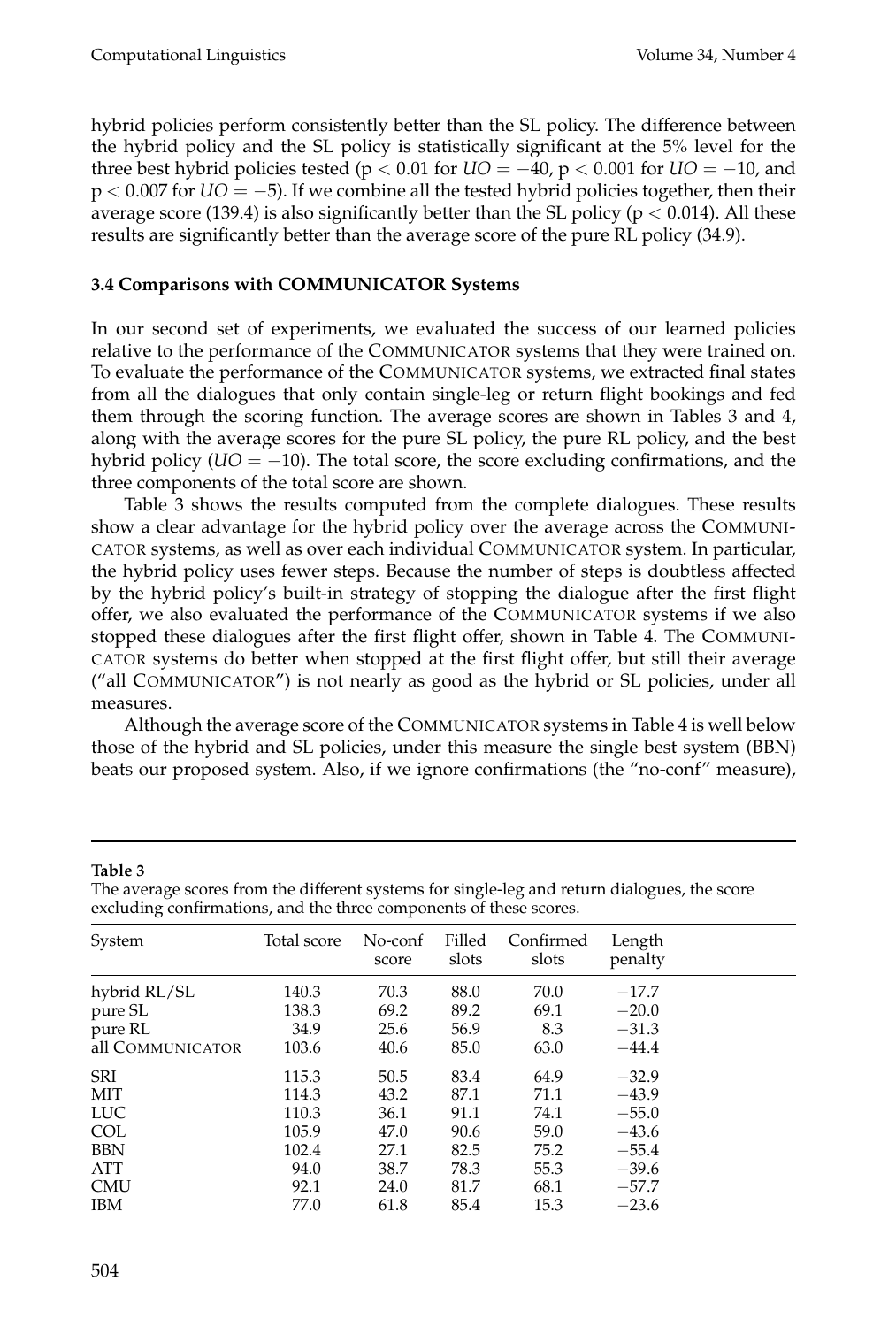| System           | Total score | No-conf<br>score | Filled<br>slots | Confirmed<br>slots | Length<br>penalty |  |
|------------------|-------------|------------------|-----------------|--------------------|-------------------|--|
| hybrid RL/SL     | 140.3       | 70.3             | 88.0            | 70.0               | $-17.7$           |  |
| pure SL          | 138.3       | 69.2             | 89.2            | 69.1               | $-20.0$           |  |
| pure RL          | 34.9        | 25.6             | 56.9            | 8.3                | $-31.3$           |  |
| all COMMUNICATOR | 127.1       | 63.2             | 84.5            | 63.9               | $-21.3$           |  |
| <b>BBN</b>       | 148.9       | 73.2             | 88.6            | 75.6               | $-15.4$           |  |
| <b>LUC</b>       | 138.5       | 59.1             | 91.1            | 79.4               | $-32.1$           |  |
| MIT              | 136.4       | 66.9             | 82.8            | 69.4               | $-15.9$           |  |
| <b>COL</b>       | 132.9       | 71.4             | 89.9            | 61.5               | $-18.6$           |  |
| SRI              | 128.2       | 61.7             | 84.2            | 66.5               | $-22.5$           |  |
| <b>CMU</b>       | 123.8       | 58.7             | 77.2            | 65.1               | $-18.5$           |  |
| ATT              | 109.1       | 53.6             | 78.3            | 55.4               | $-24.7$           |  |
| <b>IBM</b>       | 86.4        | 71.2             | 85.1            | 15.3               | $-13.9$           |  |

#### **Table 4**

The average scores after the first flight offer for single-leg and return dialogues, the score excluding confirmations, and the three components of these scores.

then three of the individual systems beat our proposed system by small amounts. However, as discussed in Section 3.2, our evaluation methodology is not really appropriate for comparing against individual COMMUNICATOR systems, due to likely differences in speech recognition performance across systems. To test this explanation, we looked at the word error rates for the speech recognition outputs for the different systems. BBN has the highest percentage of user utterances with no speech recognition errors (79%, versus an average of 66%), and the second lowest average word error rate (12.1 versus an average of 22.1). Because our simulated users simulate speech recognition errors at the average rate, the difference in performance between BBN and our systems could easily be explained simply by differences in the speech recognizers, and not differences in the dialogue management policies.

### **3.5 Discussion**

The most obvious conclusion to draw from these results is not a surprising one: Pure reinforcement learning with such a huge state space and such limited data does not perform well. Given the pure RL policy's score of 34.9, all the policies in Figure 3 and all the COMMUNICATOR systems in Tables 3 and 4 perform better by quite a large margin. Inspection of the dialogues indicates that the pure RL policy does not result in a coherent sequence of actions. This policy tends to choose actions that are associated with the end of the dialogue, even at the beginning of the dialogue. Perhaps this is because these actions are only chosen by the COMMUNICATOR systems during relatively successful dialogues. This policy also tends to repeat the same actions many times, for example repeatedly requesting information even after the user has supplied this information. These phenomena are examples of the problem we used to motivate our hybrid learning method, in that they both involve state–action pairs that the learner would never have seen in the COMMUNICATOR training data.

Given the disappointing performance of the pure RL policy, it is surprising that our hybrid policies outperform the pure SL policy, as shown in Figures 2 and 3. Though the increase in performance is small, it is statistically significant, and consistent across the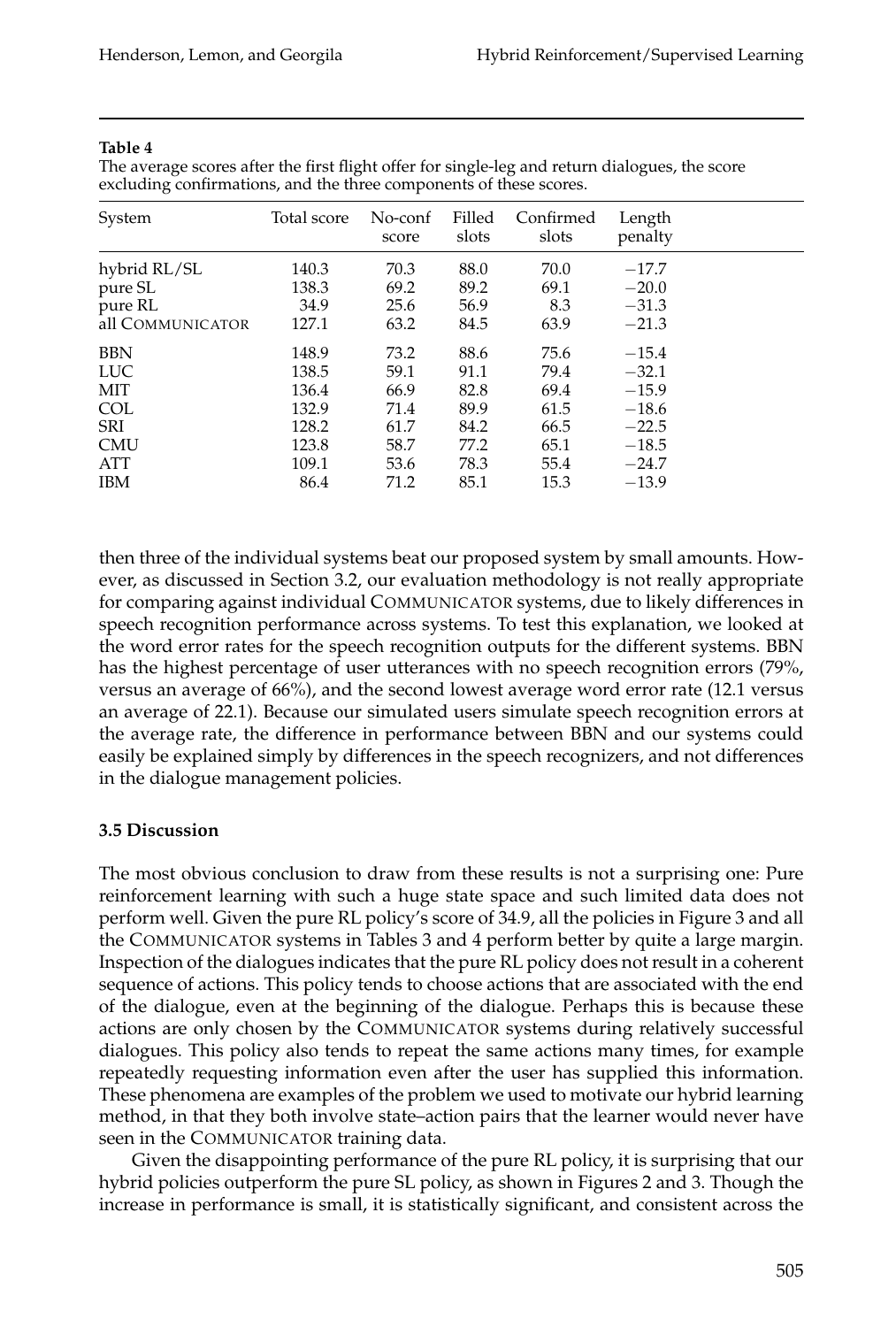two hybrid methods and across a range of degrees of influence from RL.<sup>9</sup> This indicates that our hybrid policies are succeeding in getting useful information from the results of reinforcement learning, even under these extremely difficult circumstances. Perhaps, under less severe circumstances for RL, a greater gain can be achieved with hybrid policies. For the second hybrid policy (unobserved state reward offset), the fact that the best result was achieved with a  $UO$  value ( $UO = -10$ ) that is very close to the theoretical limit of this method (*UO* = 0) suggests that future improvements to this method could result in even more useful information being extracted from the RL policy.

The different components of the scoring function give some indication of how the hybrid policies differ from the SL policy. As indicated in the top two rows of Table 4, the hybrid policies mostly improve over the SL policy in dialogue length, with a slight increase in confirmed slots and a slight decrease in filled slots.

One striking conclusion from the results comparing the learned policies to the policies of the COMMUNICATOR systems, shown in Tables 3 and 4, is that the learned policies score better than the policies they were trained on. This is particularly surprising for the pure SL policy, given that this policy is simply trying to mimic the behavior of these same systems. This can be explained by the fact that the SL policy is the result of merging all policies of the COMMUNICATOR systems. Thus it can be thought of as a form of multi-version system, where decisions are made based on what the majority of systems would do.<sup>10</sup> Multi-version systems are well known to perform better than their component systems, because the mistakes tend to be different across the different component systems. They remove errors made by any one system that are not shared by most of the other systems.

The good performance of the SL policy compared to the COMMUNICATOR systems makes the better performance of the hybrid policies even more impressive. As shown on the *x* axis of Figure 3, the best hybrid systems choose a different action from the SL policy about one action out of four. Despite the good performance of the action chosen by the SL policy, RL is able to (on average) find a better action by looking at the rewards achieved by the systems in the data when they chose those actions in similar states. By following different systems' choices at different points in the dialogue, the learned policy can potentially perform better than any individual system. Although our current evaluation methodology is not fine-grained enough to determine if this is being achieved, the most promising aspect of applying RL to fixed data sets is in learning to combine the best aspects of each system in the data set.

Although we believe that these results provide an accurate picture of the relative strengths of the different types of systems we compare, it should be noted that the reliance on evaluation with simulated dialogues inevitably leads to some lack of precision in the evaluation. All these results are computed with users who have the same goal (booking a return flight) and with an evaluation metric that only looks at dialogue length and whether the four main slots were filled and (optionally) confirmed. On the

<sup>9</sup> We previously reported results that showed that adding influence from reinforcement learning always degraded performance slightly compared to the pure SL policy (Henderson, Lemon, and Georgila 2005). However, these results were obtained with a preliminary version of the data annotation, which gave a less accurate indication of when slots were filled and confirmed. The scores we are achieving with the new data annotation (Georgila et al. submitted) are all higher than those reported in Henderson, Lemon, and Geogila (2005), including the scores calculated from the data for the COMMUNICATOR systems themselves.

<sup>10</sup> To be more technically accurate, we can think of the SL policy as in effect asking each COMMUNICATOR system for a probability distribution over state–action pairs for the current state, summing these probabilities across systems, and choosing the action with the highest probability.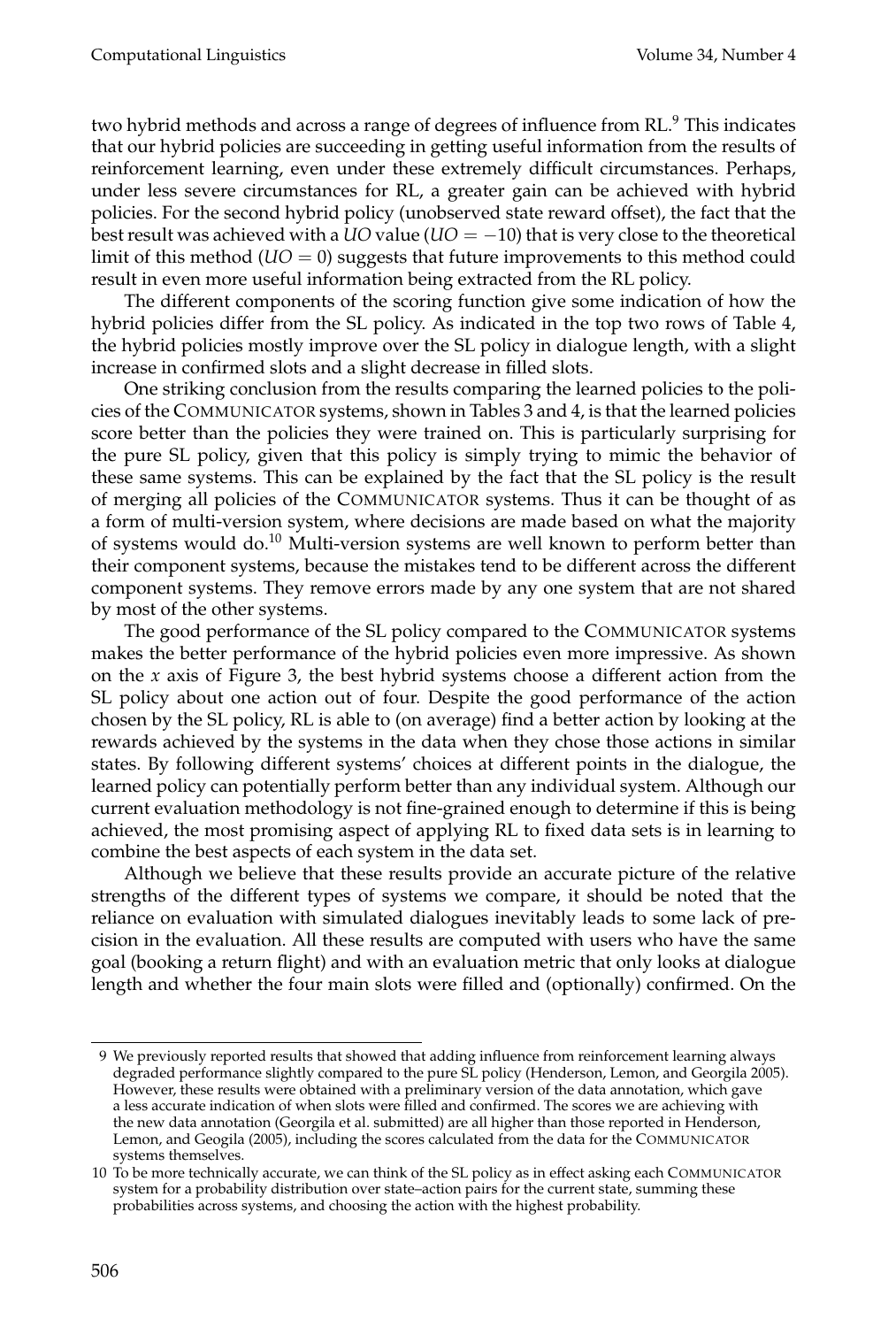other hand, all the systems were trained to handle a more complicated task than this, including multi-leg flights, hotel bookings, and rental-car bookings. They were also designed or trained to complete the task, rather than to fill the slots. Therefore the evaluation does not reflect all the capabilities or behaviors of the systems. However, there is no apparent reason to believe that this fact biases our results towards one type of system or another. This claim is easiest to support for the comparisons between the hybrid method and the two trained baselines, pure RL and pure SL. For all these systems, the same data was used to train the systems, the same user models were used to generate simulated dialogues, and the same evaluation metric was applied to these simulated dialogues. For the comparisons between the hybrid method and the COMMUNICATOR systems, only the evaluation metric is exactly the same, but the user models used for testing the hybrid method were trained to mimic exactly the users in the dialogues used to evaluate the COMMUNICATOR systems. Because we know of no evaluation bias introduced when moving from real users to their simulation, we conclude that this comparison is also indicative of the relative performance of these two types of systems (particularly given the size of the improvement).

A more general methodological objection could be raised against any evaluation that uses simulated users. Despite the substantial amount of dialogue system work that has relied on simulated users (e.g., Scheffler and Young 2002; Pietquin 2004; Georgila, Henderson, and Lemon 2006; Schatzmann et al. 2006), to date there has not been a systematic experiment that validates this methodology against results from human users. However, in related work (Lemon, Georgila, and Henderson 2006), we have demonstrated that a hybrid policy learned as proposed in this article performs better than a state-of-the-art hand-coded system in experiments with human users. The experiments were done using the "Town Information" multimodal dialogue system of Lemon et at. (2006) and Lemon, Georgila, and Stuttle (2005). The hybrid policy reported here (trained on the COMMUNICATOR data) was ported to this domain, and then evaluated with human subjects. The learned policy achieved an average gain in perceived task completion of 14.2% (from 67.6% to 81.8% at  $p < 0.03$ ) compared to a state-of-the-art hand-coded system (Lemon, Georgila, and Henderson 2006). This demonstrates that a policy that performs well in simulation also performs well in real dialogues.<sup>11</sup>

These experiments demonstrate improvements given an initial fixed data set which has been generated from existing systems. For applications where there are no existing systems, an alternative would be to generate the initial data with a Wizard-of-Oz experiment, where a human plays the part of the system, as explored by Williams and Young (2003) and Rieser and Lemon (2006b). The methods proposed in this article can be used to train a policy from such data without having to first build an initial system.

#### **4. Conclusions**

In this article, we have investigated how reinforcement learning can be applied to learn dialogue management policies with large action sets and very large state spaces given only a fixed data set of dialogues. Under a variety of metrics, our proposed hybrid reinforcement learning method outperforms both a policy trained with standard RL and a

<sup>11</sup> Future work is to port the hand-coded policy back to the COMMUNICATOR domain for use in simulation. This will investigate whether a relative improvement in simulated dialogues translates into a relative improvement in real dialogues.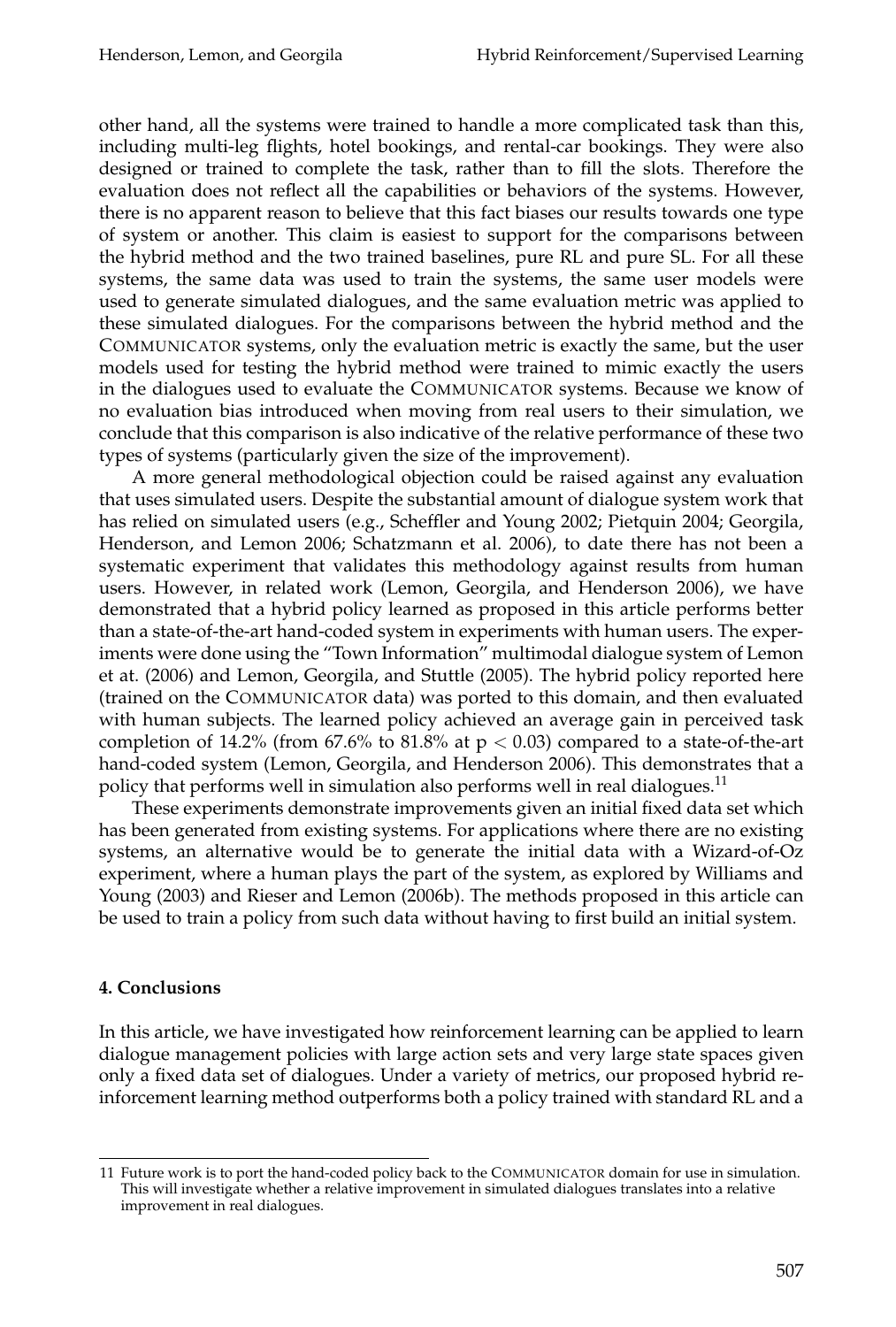policy trained with supervised learning, as well as the COMMUNICATOR systems which generated the data it was trained on. This performance is achieved despite the extremely challenging task, with 74 actions to choose between, over  $10^{386}$  possible states, and very few hand-coded policy decisions. The two main features of our model that make this possible are the incorporation of supervised learning into a reinforcement learning model, and the use of linear function approximation with state features provided by the Information State Update approach to dialogue management. The supervised learning is used to avoid states not covered by the data set, and the linear function approximation is used to handle the very large state spaces.

With such a large space of possible state–action pairs, and therefore a huge policy space, pure reinforcement learning would require an enormous amount of data to find good policies. We have succeeded in using RL with fairly small data sets of only around 1,000 dialogues (in the portion used for training). This is achieved by using supervised learning to model when an action would lead to a state for which we do not have enough data. We proposed two methods for estimating a default value for these unseen states, and derived a principled way to combine this value with the value estimated by RL, using the probability provided by SL to weight this combination. This gave us two hybrid RL/SL methods, both of which outperform both the RL and SL policies alone. The best hybrid policy performs 302% better than the standard RL policy, and 1.4% better than the SL policy, according to our automatic evaluation method. In addition, according to our automatic evaluation method, the hybrid RL/SL policy outperforms the systems used to generate the data. The best hybrid policy improves over the average COMMUNICATOR system policy by 10% on our metric. This good performance has been corroborated in separate experiments with human subjects (Lemon, Georgila, and Henderson 2006), where the learned policy outperforms a state-of-the-art hand-coded system.

The success of the hybrid method (and of pure supervised learning) on this challenging task indicates that linear function approximation is a viable approach to the very large state spaces produced by the ISU framework. It also demonstrates the utility of a feature-based representation of states, such as that used in the ISU approach. Further improvement should be possible by tailoring the representation of states and actions based on our experience so far (e.g., by including information about specific sequences of moves), and by using automatic feature selection techniques. We should also be able to get some improvement from more sophisticated function approximation methods, such as kernel-based methods.

The next step is to better exploit the advantages of reinforcement learning. One promising approach is to apply RL while running the learned policy against simulated users, thereby allowing RL to explore parts of the policy and state spaces that are not included in the COMMUNICATOR data. The hybrid policy we have learned on the COMMUNICATOR data is a good starting point for this exploration. Also, the supervised component within the hybrid system can be used to constrain the range of policies that need to be explored when training the RL component. All of these advances will improve techniques for bootstrapping and automatic optimization of dialogue management policies from limited initial data sets.

### **Acknowledgments**

This work was partially supported by the European Commission under the FP6 project "TALK: Talk and Look, Tools for Ambient Linguistic Knowledge" (507802) and the FP7

project "CLASSIC: Computational Learning in Adaptive Systems for Spoken Conversation" (216594), by the EPSRC under grant EP/E019501/1, and by SHEFC HR04016—Wellcome Trust VIP Award.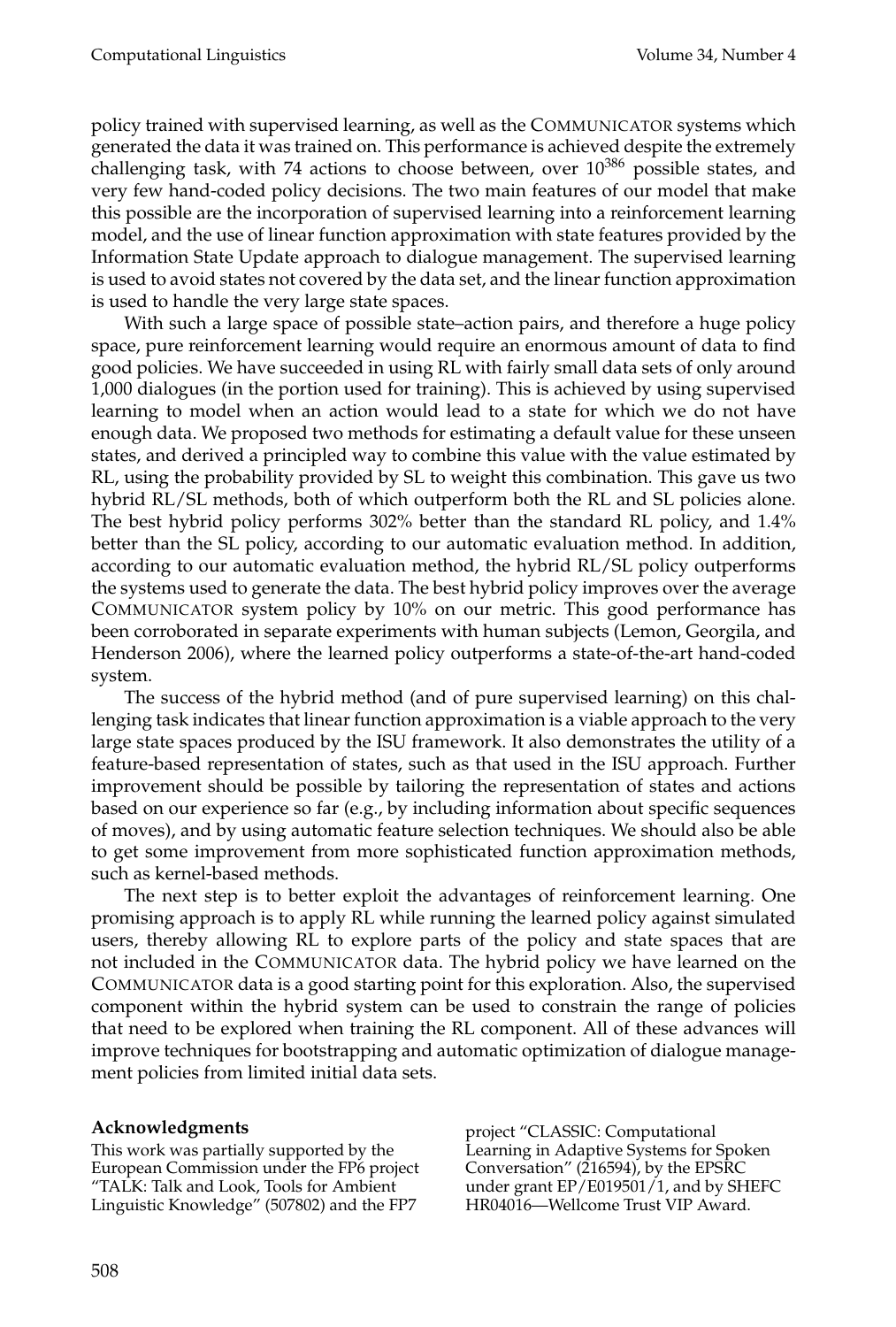Henderson, Lemon, and Georgila Hybrid Reinforcement/Supervised Learning

We thank Johanna Moore for proposing the use of the COMMUNICATOR data set for this work.

#### **References**

- Bohlin, Peter, Robin Cooper, Elisabet Engdahl, and Staffan Larsson. 1999. Information states and dialog move engines. *Electronic Transactions in AI*, 3(9). Available at www.ep.liu.se/ej/ etai/1999/D/.
- Bos, Johan, Ewan Klein, Oliver Lemon, and Tetsushi Oka. 2003. DIPPER: Description and formalisation of an information-state update dialogue system architecture. In *Proceedings of the 4th SIGdial Workshop on Discourse and Dialogue*, pages 115–124, Sapporo.
- Cheyer, Adam and David Martin. 2001. The open agent architecture. *Journal of Autonomous Agents and Multi-Agent Systems*, 4(1/2):143–148.
- Denecke, Matthias, Kohji Dohsaka, and Mikio Nakano, 2005. Fast reinforcement learning of dialogue policies using stable function approximation. In K. Y. Su, J. Tsujii, J.-H. Lee, and O. Y. Kwong, *Natural Language Processing, IJCNLP 2004.* Springer, Berlin, pages 1–11.
- Frampton, Matthew and Oliver Lemon. 2005. Reinforcement learning of dialogue strategies using the user's last dialogue act. In *Proceedings of the 4th Workshop on Knowledge and Reasoning in Practical Dialog Systems, International Joint Conference on Artificial Intelligence (IJCAI)*, pages 83–90, Edinburgh.
- Frampton, Matthew and Oliver Lemon. 2006. Learning more effective dialogue strategies using limited dialogue move features. In *Proceedings of the 44th Meeting of the Association for Computational Linguistics*, pages 185–192, Sydney.
- Gabsdil, Malte and Oliver Lemon. 2004. Combining acoustic and pragmatic features to predict recognition performance in spoken dialogue systems. In *Proceedings of the 42nd Meeting of the Association for Computational Linguistics*, pages 344–351, Barcelona.
- Georgila, Kallirroi, James Henderson, and Oliver Lemon. 2005. Learning user simulations for Information State Update dialogue systems. In *Proceedings of the 9th European Conference on Speech Communication and Technology (Interspeech – Eurospeech)*, pages 893–896, Lisbon.
- Georgila, Kallirroi, James Henderson, and Oliver Lemon. 2006. User simulation for spoken dialogue systems: Learning and evaluation. In *Proceedings of the 9th International Conference on Spoken Language Processing (Interspeech – ICSLP)*, pages 1065–1068, Pittsburgh, PA.
- Georgila, Kallirroi, Oliver Lemon, and James Henderson. 2005. Automatic annotation of COMMUNICATOR dialogue data for learning dialogue strategies and user simulations. In *Proceedings of the Ninth Workshop on the Semantics and Pragmatics of Dialogue (SEMDIAL)*, pages 61–68, Nancy.
- Georgila, Kallirroi, Oliver Lemon, James Henderson, and Johanna Moore. (submitted). Automatic annotation of context and speech acts for dialogue corpora.
- Goddeau, D. and J. Pineau. 2000. Fast reinforcement learning of dialog strategies. In *Proceedings of the IEEE International Conference on Acoustics Speech and Signal Processing (ICASSP)*, pages II–1233–1236, Istanbul.
- Henderson, James, Oliver Lemon, and Kallirroi Georgila. 2005. Hybrid reinforcement/supervised learning for dialogue policies from COMMUNICATOR data. In *Proceedings of the 4th Workshop on Knowledge and Reasoning in Practical Dialog Systems, International Joint Conference on Artificial Intelligence (IJCAI)*, pages 68–75, Edinburgh.
- Larsson, Staffan and David Traum. 2000. Information state and dialogue management in the TRINDI Dialogue Move Engine Toolkit. *Natural Language Engineering*, 6(3–4):323–340.
- Lemon, Oliver, Kallirroi Georgila, and James Henderson. 2006. Evaluating effectiveness and portability of reinforcement learned dialogue strategies with real users: the TALK TownInfo evaluation. In *Proceedings of the IEEE/ACL 2006 Workshop on Spoken Language Technology*, pages 178–181, Aruba.
- Lemon, Oliver, Kallirroi Georgila, James Henderson, Malte Gabsdil, Ivan Meza-Ruiz, and Steve Young. 2005. Integration of learning and adaptivity with the ISU approach. Technical Report D4.1, TALK Project.
- Lemon, Oliver, Kallirroi Georgila, James Henderson, and Matthew Stuttle. 2006. An ISU dialogue system exhibiting reinforcement learning of dialogue policies: generic slot-filling in the TALK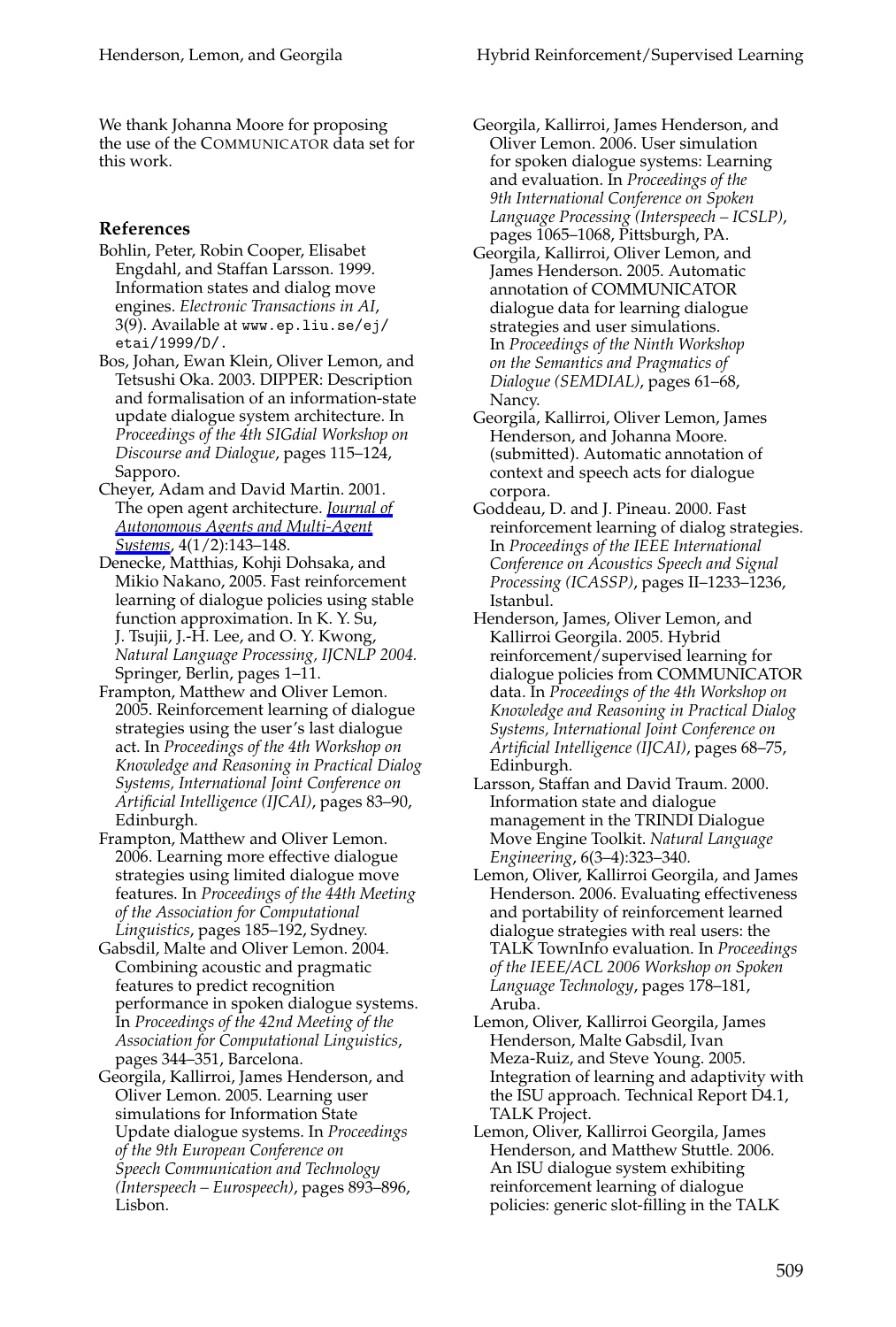#### Computational Linguistics Volume 34, Number 4

in-car system. In *Proceedings of the Demonstrations of EACL*, pages 119–122, Trento.

- Lemon, Oliver, Kallirroi Georgila, and Matthew Stuttle. 2005. Showcase exhibiting reinforcement learning for dialogue strategies in the in-car domain. Technical Report D4.2, TALK Project.
- Levin, Esther and Roberto Pieraccini. 1997. A stochastic model of computer-human interaction for learning dialogue strategies. In *Proceedings of the 5th European Conference on Speech Communication and Technology (Interspeech – Eurospeech)*, pages 1883–1886, Rhodes.
- Levin, Esther, Roberto Pieraccini, and Wieland Eckert. 2000. A stochastic model of human-machine interaction for learning dialog strategies. *IEEE Transactions on Speech and Audio Processing*, 8(1):11–23.
- Pietquin, Olivier. 2004. *A Framework for Unsupervised Learning of Dialogue Strategies*. Presses Universitaires de Louvain, SIMILAR Collection.
- Pietquin, Olivier and Thierry Dutoit. 2006a. Dynamic Bayesian networks for NLU simulation with application to dialog optimal strategy learning. In *Proceedings of the IEEE International Conference on Acoustics Speech and Signal Processing (ICASSP)*, pages 49–52, Toulouse.
- Pietquin, Olivier and Thierry Dutoit. 2006b. A probabilistic framework for dialog simulation and optimal strategy learning. *IEEE Transactions on Speech and Audio Processing*, 14(2):589–599.
- Rieser, Verena and Oliver Lemon. 2006a. Cluster-based user simulations for learning dialogue strategies and the SUPER evaluation metric. In *Proceedings of the 9th International Conference on Spoken Language Processing (Interspeech – ICSLP)*, pages 1766–1769, Pittsburgh, PA.
- Rieser, Verena and Oliver Lemon. 2006b. Using logistic regression to initialise reinforcement-learning-based dialogue systems. In *Proceedings of the IEEE/ACL 2006 Workshop on Spoken Language Technology*, pages 190–193, Aruba.

Rieser, Verena and Oliver Lemon. 2006c. Using machine learning to explore human multimodal clarification strategies. In *Proceedings of the Poster Session of the 44th Meeting of the Association for Computational Linguistics*, pages 659–666, Sydney.

Roy, Nicholas, Joelle Pineau, and Sebastian Thrun. 2000. Spoken dialog management for robots. In *Proceedings of the 38th Meeting* *of the Association for Computational Linguistics*, pages 93–100, Hong Kong.

- Schatzmann, Jost, Kallirroi Georgila, and Steve Young. 2005. Quantitative evaluation of user simulation techniques for spoken dialogue systems. In *Proceedings of the 6th SIGdial Workshop on Discourse and Dialogue*, pages 45–54, Lisbon.
- Schatzmann, Jost, Matthew N. Stuttle, Karl Weilhammer, and Steve Young. 2005. Effects of the user model on simulation-based learning of dialogue strategies. In *Proceedings of the IEEE Automatic Speech Recognition and Understanding Workshop*, pages 220–225, San Juan, Puerto Rico.
- Schatzmann, Jost, Karl Weilhammer, Matthew N. Stuttle, and Steve Young. 2006. A survey of statistical user simulation techniques for reinforcement-learning of dialogue management strategies. *The Knowledge Engineering Review*, 21:97–126.
- Scheffler, Konrad and Steve Young. 2001. Corpus-based dialogue simulation for automatic strategy learning and evaluation. In *Proceedings of the NAACL Workshop on Adaptation in Dialogue Systems*, pages 64–70, Pittsburgh, PA.
- Scheffler, Konrad and Steve Young. 2002. Automatic learning of dialogue strategy using dialogue simulation and reinforcement learning. In *Proceedings of the Human Language Technology Conference*, pages 12–19, San Diego, CA.
- Shawe-Taylor, John and Nello Cristianini. 2004. *Kernel Methods for Pattern Analysis*. Cambridge University Press.
- Singh, Satinder, Michael Kearns, Diane Litman, and Marilyn Walker. 2000a. Empirical evaluation of a reinforcement learning dialogue system. In *Proceedings of the AAAI*, pages 645–651, Whistler.
- Singh, Satinder, Michael Kearns, Diane Litman, and Marilyn Walker. 2000b. Reinforcement learning for spoken dialogue systems. In *Advances in Neural Information Processing Systems*, 12:956–962.
- Singh, Satinder, Diane Litman, Michael Kearns, and Marilyn Walker. 2002. Optimizing dialogue management with reinforcement learning: Experiments with the NJFun system. *Journal of Artificial Intelligence Research (JAIR)*, 16:105–133.
- Sutton, Richard and Andrew Barto. 1998. *Reinforcement Learning*. MIT Press, Cambridge, MA.